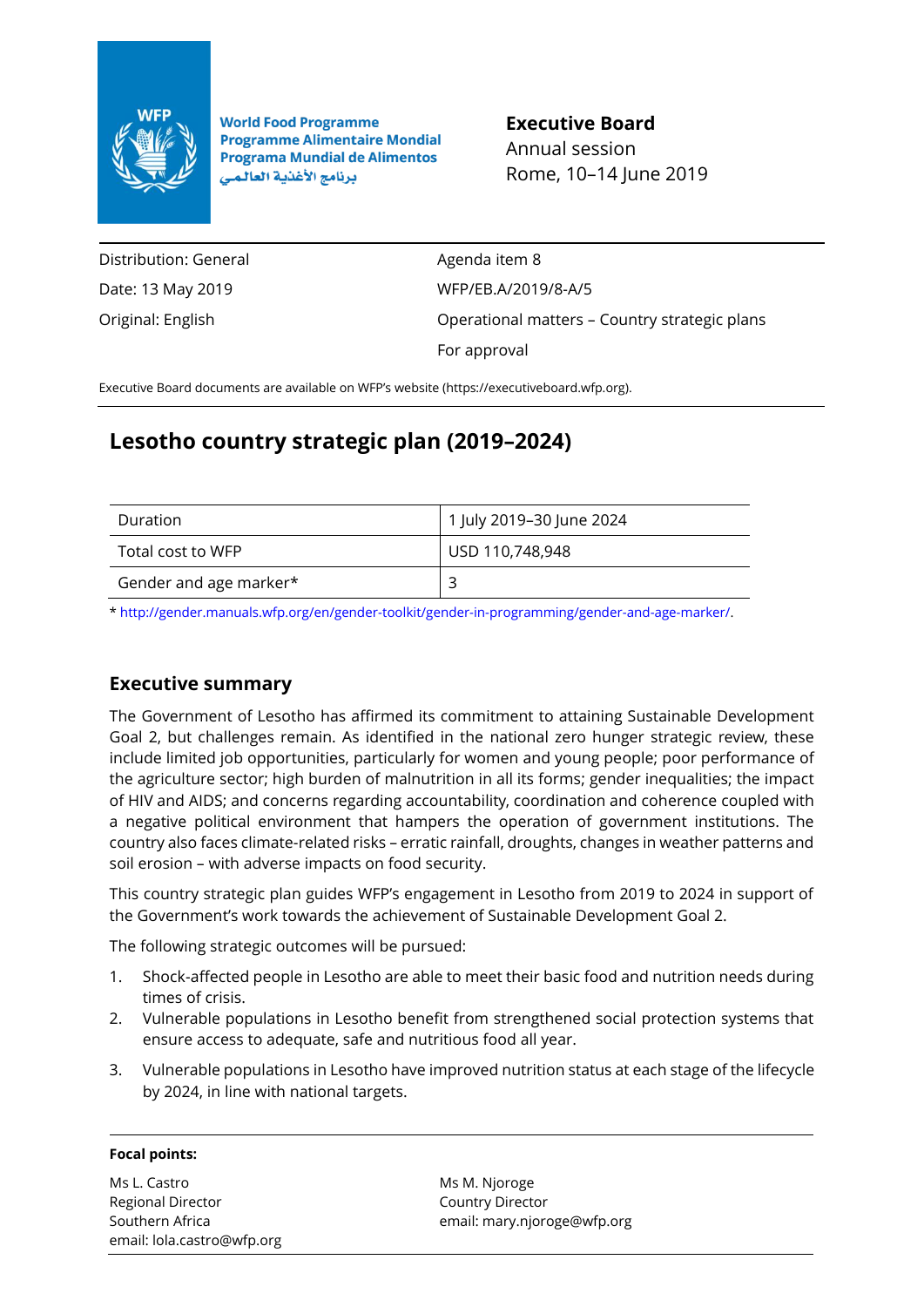4. Communities in targeted areas, especially women and young people, have resilient, efficient and inclusive food systems by 2024.

WFP will shift from direct implementation of programmes towards strengthening of national capacities and ownership in support of a gradual transition towards handover of WFP-supported programmes to the Government. Over the next five years, WFP's programmes will be integrated in order to broaden the focus on building sustainable food systems, using livelihood and asset creation activities as platforms for building the resilience of communities and households, especially to climate change. WFP will provide support to traders and retailers in enhancing efficiencies in supply chains that improve the affordability and quality of food in the country and support social protection systems, particularly school feeding and public work programmes. WFP will integrate gender-transformative approaches, nutrition improvement and consideration of people living with HIV or disabilities into all of its programmes.

This country strategic plan is aligned with Lesotho's Vision 2020 and national strategic development plan for 2019–2023 and with the United Nations development assistance framework for 2019–2023. WFP's main partners are the Government, the Food and Agriculture Organization of the United Nations, United Nations Population Fund, the United Nations Children's Fund, the United Nations Development Programme, the Joint United Nations Programme on HIV and AIDS and non-governmental organizations. WFP will collaborate with the private sector in pursuit of the objectives of the country strategic plan.

### **Draft decision**

 $\overline{a}$ 

The Board approves the Lesotho country strategic plan (2019–2024) (WFP/EB.A/2019/8-A/5) at a total cost to WFP of USD 110,748,948.

<sup>\*</sup> This is a draft decision. For the final decision adopted by the Board, please refer to the decisions and recommendations document issued at the end of the session.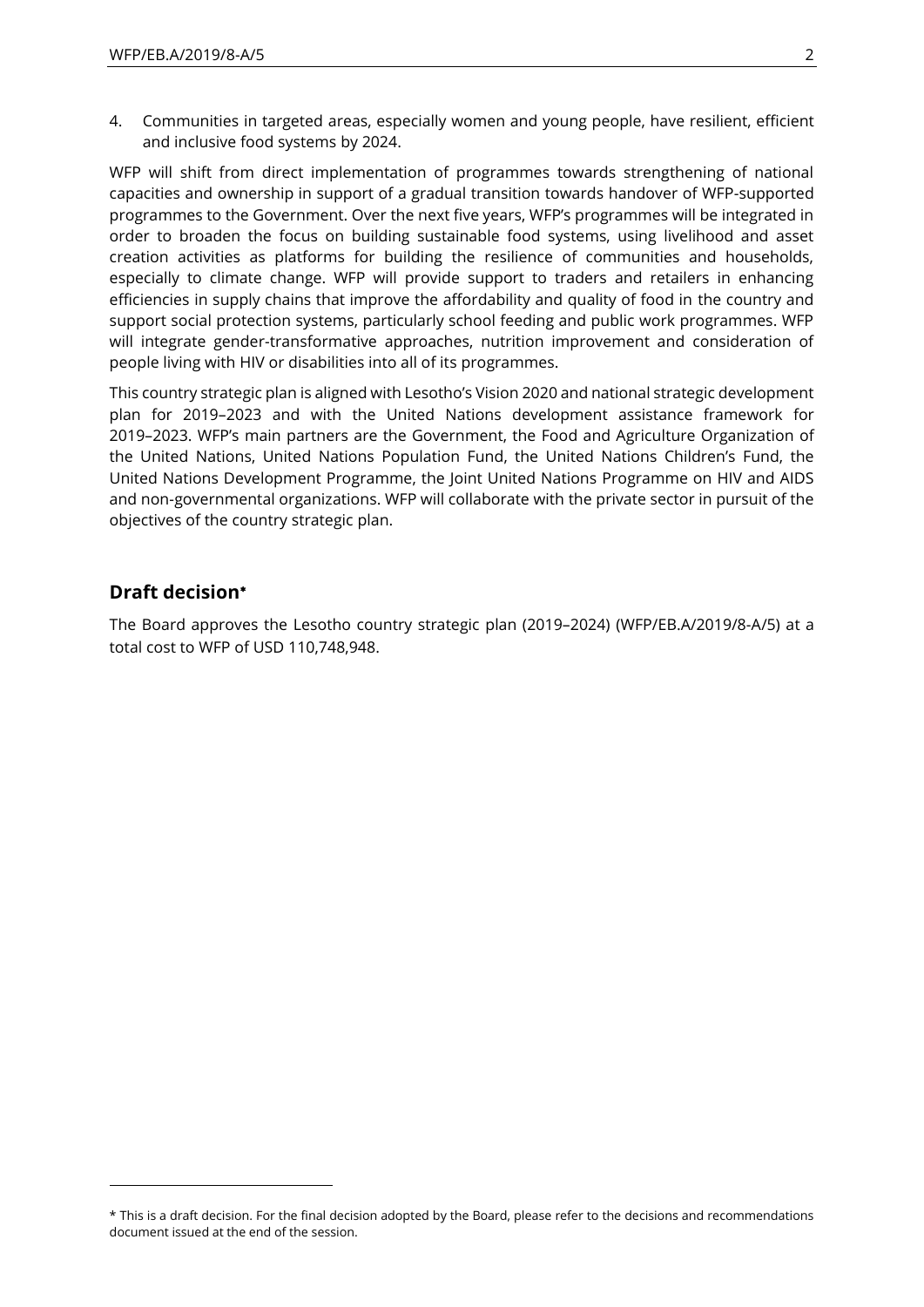### **1. Country analysis**

### **1.1 Country context**

- 1. Lesotho is a small, mountainous, landlocked country with a population of 2.2 million people. It has a per capita gross domestic product (GDP) of USD 1,160 and is classified as a lower-middle-income country,<sup>1</sup> ranking 160th of 188 countries on the 2016 Human Development Index. Three consecutive coalition governments have been in place since 2012, which has resulted in political instability and a challenging operating environment. Over one million people are poor, $2$  most of them children, young people and women. $3$  Women account for fewer than a quarter of Government members. Persons with disabilities comprise 3.7 percent<sup>4</sup> of the population, with many facing discrimination in access to basic services.<sup>5</sup> With a Gini coefficient of 0.53 in 2015, Lesotho is among the ten most unequal countries in the world.<sup>6</sup>
- 2. The economy of Lesotho is dominated by subsistence agriculture and small-scale manufacturing of textiles, garments and apparel. Productivity has been deteriorating since the early 1990s because of unpredictable weather conditions, including inconsistent rains and persistent and recurring droughts.<sup>7</sup> The effects of soil erosion, severe land degradation and climate change have reduced the productive capacity of Lesotho's croplands and rangelands.<sup>8</sup>
- 3. With 25.6 percent of people aged 15–59 years living with HIV/AIDS, Lesotho has the second highest HIV prevalence in the world, coupled with a high incidence of tuberculosis. HIV prevalence is significantly higher among women (30 percent) than men (21 percent). It is also estimated that 17 percent of girls are married before the age of 18, $9$  and 22 percent of children (25 percent of boys and 20 percent of girls) are engaged in child labour. 10

#### **1.2 Progress towards SDG 2**

#### *Targets*

 $\overline{a}$ 

4. *Ensure access to adequate and nutritious food all year (Sustainable Development Goal [SDG] target 2.1).* Lesotho has a Global Hunger Index score of 24.1, which indicates a precarious food security situation.<sup>11</sup> The 2018 Integrated Food Security Phase Classification analysis indicates that 18 percent of the rural population (257,283 people) and 9.2 percent of the urban population (51,683 people) will require food assistance between September 2018 and

<sup>7</sup> Ministry of Finance. *Kingdom of Lesotho 2018/19*–*2020/21 Budget Strategy Paper*.

<sup>1</sup> World Bank. Lesotho Overview. [http://www.worldbank.org/en/country/lesotho/overview.](http://www.worldbank.org/en/country/lesotho/overview)

<sup>&</sup>lt;sup>2</sup> Using the international poverty line of USD 1.25 per capita per day.

<sup>&</sup>lt;sup>3</sup> Bureau of Statistics 2014. 2010/2011 Household Budget Survey, Analytical Report, Volume 1. Available at http://www.bos.gov.ls/New%20Folder/Copy%20of%20Economics/HBS\_report\_2010-2011.pdf.

<sup>4</sup> Accounting for 2.1 percent of the men and boys and 1.6 percent of the women and girls in the country.

<sup>5</sup> Kamaleri Y and Eide A.H. 2011. *Living Conditions among People with Disabilities in Lesotho – A National Representative Study*. http://www.safod.net/library/files/m52687.pdf.

<sup>&</sup>lt;sup>6</sup> World Bank. 2015. Lesotho - Systematic country diagnostic.

http://documents.worldbank.org/curated/en/371421468188678379/Lesotho-Systematic-country-diagnostic.

[http://www.finance.gov.ls/documents/budget%20book/BSP%20\\_%202018-19.pdf.](http://www.finance.gov.ls/documents/budget%20book/BSP%20_%202018-19.pdf)

<sup>8</sup> Office of the Prime Minister 2019. *Lesotho Zero Hunger Strategic Review 2018*. [https://reliefweb.int/report/lesotho/lesotho](https://reliefweb.int/report/lesotho/lesotho-zero-hunger-strategic-review-2018)[zero-hunger-strategic-review-2018.](https://reliefweb.int/report/lesotho/lesotho-zero-hunger-strategic-review-2018)

<sup>9</sup> FAO. 2017. *Gender differences in child investment behaviour among agricultural households: Evidence from the Lesotho Child Grants Programme*. http://www.fao.org/3/a-i6581e.pdf.

<sup>10</sup> www.Unicef.org/infobycountry/Lesotho\_statistics.html.

<sup>11</sup> International Food Policy Research Institute, Concern Worldwide and Welthungerhilfe. 2017. *2017 Global Hunger Index. The inequalities of hunger.* [http://www.globalhungerindex.org/pdf/en/2017.pdf.](http://www.globalhungerindex.org/pdf/en/2017.pdf)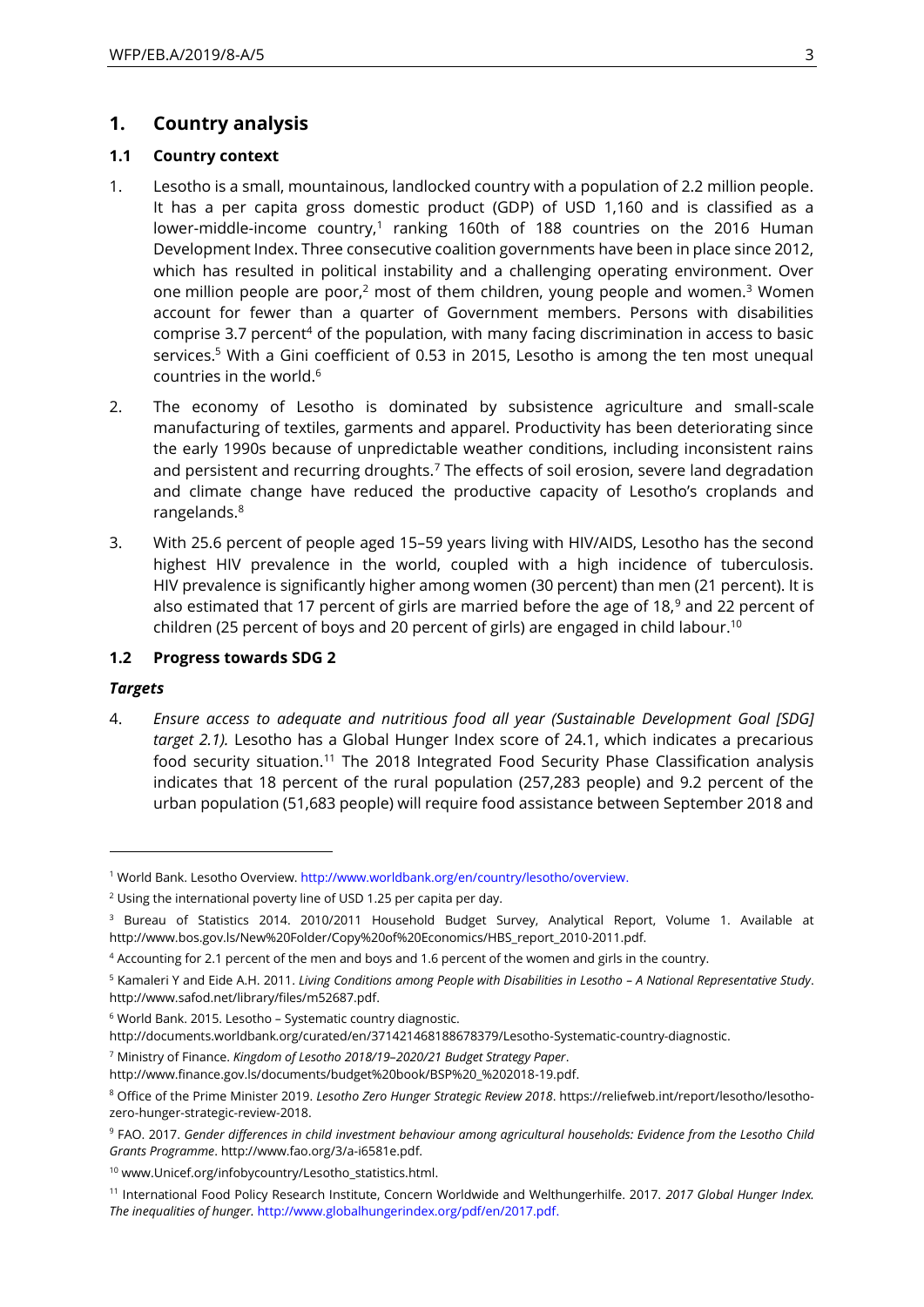$\overline{a}$ 

February 2019.<sup>12</sup> In addition, the prevalence of undernourishment increased from 11.7 percent of the population in 2004-2006 to 14.5 percent in 2014-2016.<sup>13</sup> The majority of woman-headed households are food-insecure and have higher dependency ratios than man-headed households, fewer employment opportunities and assets, and more people affected by HIV and AIDS, including children, particularly orphans.

- 5. *End all forms of malnutrition (SDG target 2.2)*. While the national average rate of stunting declined from 39.2 percent in 2009 to 33.2 percent in 2014, stunting remains a serious development challenge.<sup>14</sup> It is more prevalent in rural areas (35 percent) than urban areas (27 percent), and among boys (39 percent)<sup>15</sup> than girls (28 percent). Three percent of children under 5 years of age suffer from wasting. There is an alarming increase in the prevalence of overweight and obesity, with 7 percent of children under 5 overweight and 45 percent of women and 12 percent of men aged 15–49 years overweight or obese. Other challenges affecting nutrition outcomes include low intake of vitamins and micronutrients such as vitamin A, folic acid and iron. more than half of all children aged 6–59 months suffer from anaemia.<sup>16</sup>
- 6. *Double the agricultural productivity and incomes of small-scale food producers (SDG target 2.3).* More than 70 percent of the population in rural Lesotho is engaged in subsistence agriculture, with men constituting 49.8 percent of the agricultural workforce and women 50.2 percent, although land and livestock ownership is skewed towards men.<sup>17</sup> Subsistence farmers, most of whom are women, generally own less than one hectare of land, lack money for investment, practise mostly traditional, rainfed, low-yield cereal production and keep livestock that overgraze rangelands. Domestic food production has concentrated on three main cereal crops – maize, wheat and sorghum – and productivity has been steadily declining. Low maize yields (averaging 0.5 mt/hectare) are primarily due to high production costs and factors such as climate change and land degradation.
- 7. *Ensure sustainable food production systems and resilient agricultural practices (SDG target 2.4).* Lesotho suffers from high levels of land degradation and soil erosion, which are exacerbated by recurrent droughts associated with climate change, pressure on limited land resources, poor land and natural resource management practices and ineffective land legislation, policy and tenure. Less than 10 percent of land is arable, and only half of arable land is under production. Participation in agricultural activities remains challenging for women: while the 2010 Land Act provides equal landownership rights for women and men, under customary law adult women are treated as minors and are not entitled to inherit land. Women are therefore less likely than men to own land, reducing their active participation in productive agricultural activities and trapping them in a cycle of poverty.

<sup>12</sup> United Nations Resident and Humanitarian Coordinator in Lesotho. 2018. *Lesotho Vulnerability Assessment Analysis (VAA) and IPC Analysis Results 2018*. https://reliefweb.int/report/lesotho/lesotho-vulnerability-assessment-analysis-vaa-and-ipcanalysis-results-2018.

<sup>13</sup> FAO, IFAD, UNICEF, WFP and the World Health Organization. 2017. *The State of Food Security and Nutrition in the World 2017: Building resilience for peace and food security*. http://www.fao.org/3/a-I7695e.pdf.

<sup>14</sup> Ministry of Health and ICF International. 2016. *Lesotho Demographic and Health Survey 2014*. Maseru, Lesotho: Ministry of Health/Lesotho and ICF International[. https://dhsprogram.com/publications/publication-fr309-dhs-final-reports.cfm.](https://dhsprogram.com/publications/publication-fr309-dhs-final-reports.cfm)

<sup>&</sup>lt;sup>15</sup> The reasons why boys are more likely to be stunted than girls are still not fully understood.

<sup>16</sup> Ministry of Health/Lesotho and ICF International. 2016. *Lesotho Demographic and Health Survey 2014*. Maseru, Lesotho: Ministry of Health/Lesotho and ICF International. [https://dhsprogram.com/publications/publication-fr309-dhs-final](https://dhsprogram.com/publications/publication-fr309-dhs-final-reports.cfm)[reports.cfm.](https://dhsprogram.com/publications/publication-fr309-dhs-final-reports.cfm)

<sup>&</sup>lt;sup>17</sup> Bureau of Statistics. 2012. 2009/2010 Lesotho Agriculture Census, Livestock Report, Volume II. [http://www.bos.gov.ls/.](http://www.bos.gov.ls/)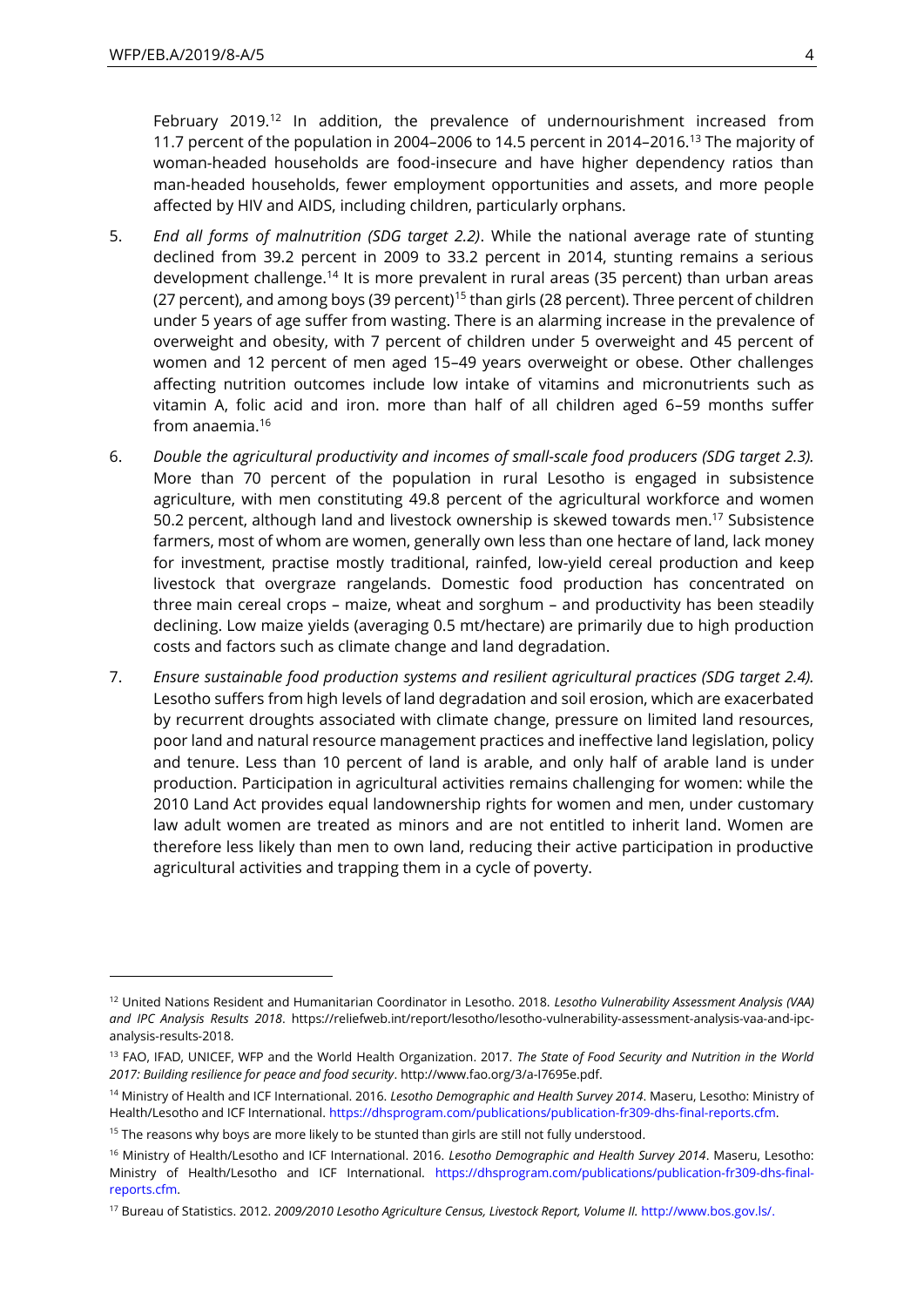#### *Macroeconomic environment*

8. Having averaged 3 percent per year since 2015, real economic growth in Lesotho dropped significantly in 2017/18 and is expected to fall to 1.1 percent in 2019 because of slowdowns in government activities and the agriculture, wholesale and retail trade and manufacturing sectors.<sup>18</sup> The unemployment rate was 29.3 percent in 2017, with women accounting for 64 percent of unemployed people, men for 36 percent and young people for 34 percent. $^{\rm 19}$ ,  $^{\rm 20}$ Lesotho also faces a challenging fiscal environment owing largely to declining revenues from the Southern African Customs Union.<sup>21</sup> Agriculture's contribution to GDP declined from 11.8 percent in the period from 1985 to 1994 to about 5 percent between 2006 and 2015.

#### *Key cross-sector linkages*

 $\overline{a}$ 

- 9. *Poverty*. Poor households have little resilience against economic shocks and lack savings or access to credit, trapping them in a cycle of low investment, low productivity and low income. Lesotho's poverty profile has not changed over the past decade.<sup>22</sup> An estimated 57 percent of the population lives below the poverty line and 30 percent is below the food poverty line, with food expenditures being insufficient to meet minimum food requirements.<sup>23</sup> The spatial distribution of food poverty is biased towards rural areas, where more than 60 percent of the population lives below the poverty line. Woman-headed households are also more likely than average to be poor (58.1 percent).<sup>24</sup> Extreme poverty is concentrated among elderly people, with the highest rates of poverty among adults aged 60–64 years (38.8 percent), followed by children aged –14 years and adults aged 55–59 years.
- 10. *Education*. The Government faces challenges in the provision of quality basic education for all. These include insufficient attention to early learning and inefficiencies in financial management systems.<sup>25</sup> Enrolment rates in early childhood care and development centres are low and most centres are not formally registered. High repetition rates at lower grades and high dropout rates between grades 4 and 7, especially among boys, can be attributed to patriarchal cultural norms, customs and religious practices. The Government spends 9.6 percent of GDP on social protection, which is well above the 1 percent spent in most sub-Saharan African countries.<sup>26</sup> However, fragmentation, limited coverage and other inefficiencies in the design and targeting of social protection programmes have prevented them from generating tangible reductions in poverty or inequality.<sup>27</sup>

<sup>&</sup>lt;sup>18</sup> Central Bank of Lesotho. 2018. Economic Outlook 2018–2019, June 2018.

https://centralbank.org.ls/images/Publications/Economic\_Outlook/CBL\_Macroeconomic\_Outlook\_-\_June\_2018.pdf.

 $19$  58.6 percent of unemployed young people are girls and young women and 41.4 percent are boys and young men.

<sup>&</sup>lt;sup>20</sup> Bureau of Statistics. 2018. Continuous Multi-Purpose Survey, Statistical Report No. 5, 3rd quarter of 2014/2015. http://www.bos.gov.ls/new%20folder/Copy%20of%20Demography/CMS\_1st\_Quarter\_2014\_2015.pdf.

<sup>21</sup> [http://www.finance.gov.ls/documents/budget%20speeches/Budget%20Speech%202018-19%20Final.pdf.](http://www.finance.gov.ls/documents/budget%20speeches/Budget%20Speech%202018-19%20Final.pdf)

 $22$  For instance, in 2002/03 about 56.6 percent of the population lived in poverty while in 2010/11 the figure had increased to 57.1 percent.

<sup>23</sup> World Bank. 2015. Lesotho – Systematic country diagnostic.

http://documents.worldbank.org/curated/en/371421468188678379/Lesotho-Systematic-country-diagnostic.  $24$  Ibid.

<sup>25</sup> UNDP. 2017. *Lesotho country analysis working document final draft, September 2017*.

[http://www.undp.org/content/dam/unct/lesotho/docs/Ourwork/Lesotho%20CCA\\_Final%20Draft\\_22%20September%2020](http://www.undp.org/content/dam/unct/lesotho/docs/Ourwork/Lesotho%20CCA_Final%20Draft_22%20September%202017.pdf) [17.pdf.](http://www.undp.org/content/dam/unct/lesotho/docs/Ourwork/Lesotho%20CCA_Final%20Draft_22%20September%202017.pdf)

<sup>26</sup> Davis, B, Handa, S., Hypher, N., Winder Rossi, N., Winters, P. and Yablonski, J. eds.. 2016. "*From Evidence to Action: The Story of Cash Transfers and Impact Evaluation in Sub Saharan Africa*. https://ideas.repec.org/b/oxp/obooks/9780198769446.html.

<sup>27</sup> World Bank. 2015. *Lesotho: Systematic country diagnostic*.

[http://documents.worldbank.org/curated/en/371421468188678379/Lesotho-Systematic-country-diagnostic.](http://documents.worldbank.org/curated/en/371421468188678379/Lesotho-Systematic-country-diagnostic)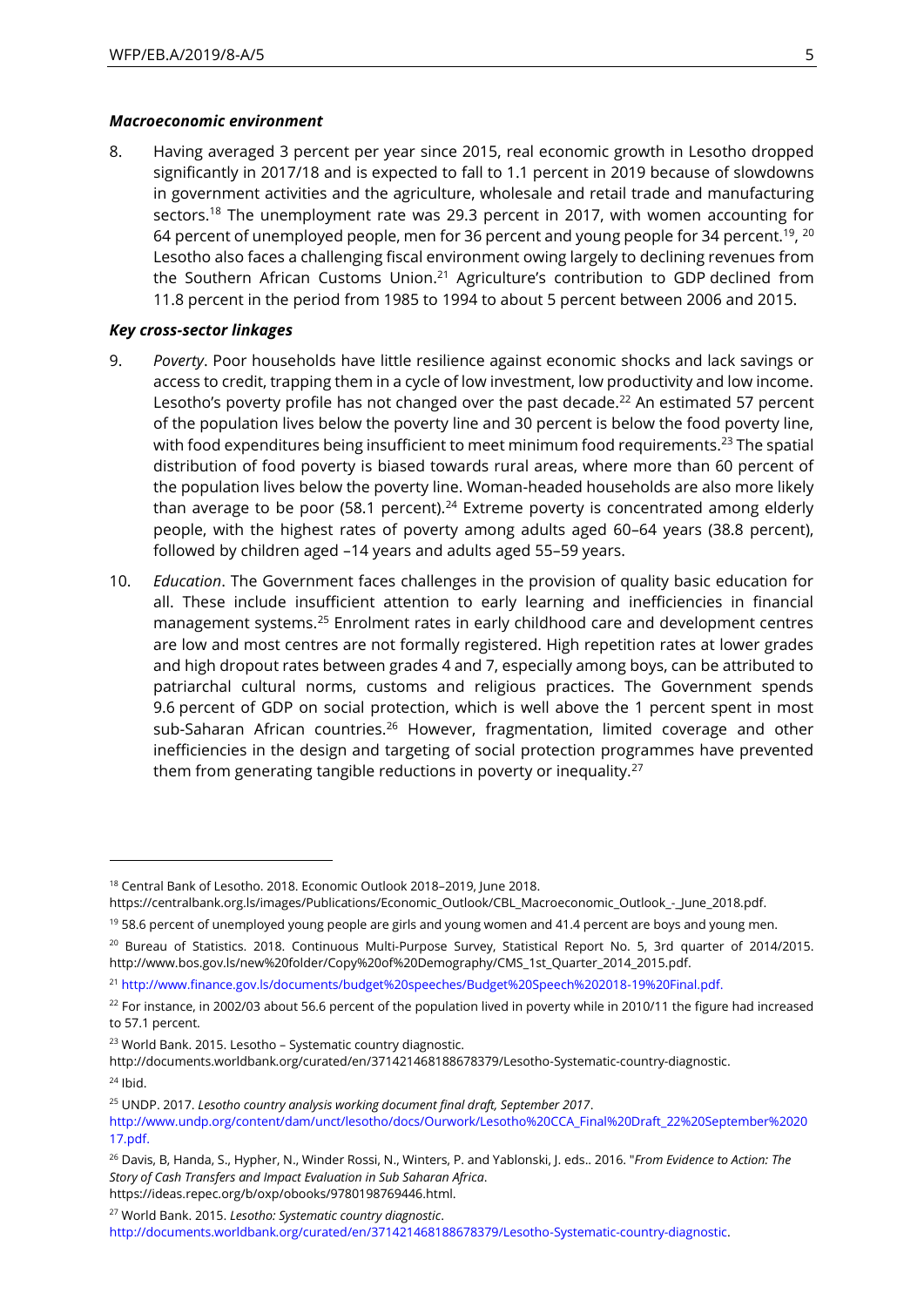11. *Gender inequality.* With a score of 0.54, Lesotho ranks 135th of 160 countries on the 2017 Global Gender Inequality Index. Cultural and traditional norms and practices hinder women's participation in decision-making processes and landownership while leaving them responsible for the bulk of unpaid care and domestic work. Households headed by women are poorer and more food-insecure than those headed by men, and women in Lesotho's patriarchal society are treated as minors, exacerbating gender inequalities in access to services and increasing the vulnerability of women and girls to sexual and reproductive health issues and gender-based violence.

#### **1.3 Hunger gaps and challenges**

- 12. The Lesotho zero hunger strategic review identified gaps and challenges that lead to food and nutrition insecurity in the country:
	- ➢ *Limited job opportunities.* Job opportunities, particularly for women and young people, are limited. Most households, especially in rural areas, face challenges in obtaining access to food and nutrition because of their limited incomes.
	- ➢ *Poor performance of the agriculture sector.* Major factors constraining agricultural growth include exposure to climate shocks such as droughts, floods and frost, land degradation, soil infertility, the high cost of production and lack of access to financial services and structured markets.
	- ➢ *High burden of malnutrition.* The annual cost associated with child undernutrition is USD 133 million, or 7.13 percent of GDP.<sup>28</sup> Food and nutrition insecurity is reflected in the high levels of undernourishment in the population and of stunting and micronutrient deficiencies among children under 5.
	- ➢ *Gender inequalities and the impact of HIV and AIDS.* Women and girls are more vulnerable to HIV than men and boys and they lack equal access to adequate food, income, financial and other services and land.<sup>29</sup> Gender inequality is exacerbated by discriminatory socio-cultural norms and economic practices.

#### **1.4 Key country priorities**

#### *Government*

 $\overline{\phantom{a}}$ 

13. The Government's priorities are articulated in Lesotho's Vision 2020 which identifies seven pillars of development: democracy, unity, peace, education and training, economic growth, management of the environment and advances in technology. Lesotho's national strategic development plan for 2019–2023 promotes inclusive and sustainable economic growth and private sector-led job creation, with a focus on strengthening human capital, building enabling infrastructure and strengthening national governance and accountability systems in order to address unemployment, poverty, gender inequalities and HIV and AIDS. Sustaining the gains made in bridging gaps in gender equality requires practical enforcement mechanisms, many of which are enshrined in the national gender and development policy for 2016–2020, which provides equal rights to education, productive resources, employment and economic empowerment between men and women and between boys and girls.

<sup>29</sup> UNAIDS. HIV, food security and nutrition[. http://data.unaids.org/pub/manual/2008/jc1515\\_policy\\_brief\\_nutrition\\_en.pdf.](http://data.unaids.org/pub/manual/2008/jc1515_policy_brief_nutrition_en.pdf)

<sup>28</sup>Government of Lesotho and others. 2016. *Cost of Hunger in Africa, Lesotho*. [https://reliefweb.int/report/lesotho/cost](https://reliefweb.int/report/lesotho/cost-hunger-social-and-economic-impact-child-undernutrition-lesotho-vision-2020)[hunger-social-and-economic-impact-child-undernutrition-lesotho-vision-2020.](https://reliefweb.int/report/lesotho/cost-hunger-social-and-economic-impact-child-undernutrition-lesotho-vision-2020)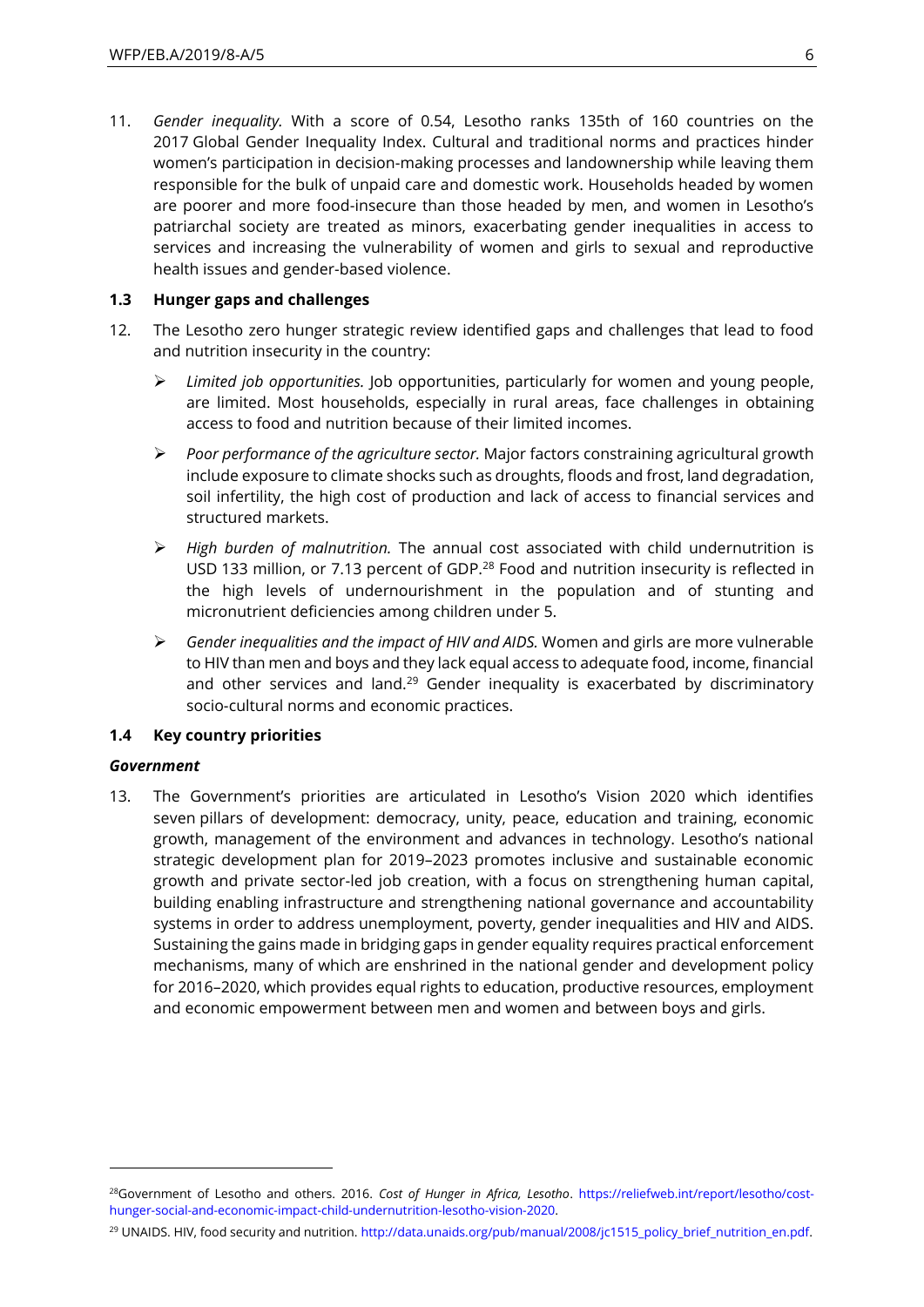- 14. The national food and nutrition policy (2017) promotes a multisector and multi-stakeholder approach. The recently launched climate change policy for 2017–2019 is aimed at building the resilience of Lesotho's population by promoting adaptation measures that will be operationalized through the 2017 National Adaptation Plan of Action. The national resilience framework is in accordance with the Sendai Framework for Disaster Risk Reduction 2015–2030.
- 15. Responding to the recommendations of the zero hunger strategic review, the Government has developed a road map with objectives and milestones for facilitating the tracking and acceleration of progress towards zero hunger. The road map assigns responsibilities to ministries and other stakeholders with a view to ensuring a multisectoral response with coordination and linkages among sectors.

### *United Nations and other partners*

- 16. The United Nations development assistance framework for 2019–2023, within which WFP's planned activities have been firmly embedded, mirrors the priorities of the national strategic development plan, which include accountable governance, effective institutions, social cohesion and inclusion; and sustainable human capital development and sustainable inclusive economic growth for poverty reduction.
- 17. The Food and Agriculture Organization of the United Nations (FAO), the United Nations Children's Fund (UNICEF), the United Nations Population Fund (UNFPA), the United Nations Development Programme (UNDP), the Joint United Nations Programme on HIV and AIDS (UNAIDS) and several non-governmental organizations (NGOs) focus on the thematic areas of food and nutrition security, livelihoods, climate change and resilience building while taking into consideration issues related to gender equality and mainstreaming sensitivity to HIV and disabilities into all activities.

## **2. Strategic implications for WFP**

### **2.1 WFP's experience and lessons learned**

 $\overline{\phantom{a}}$ 

- 18. The lessons learned that inform WFP's future direction come from various reviews and studies, past evaluations and consultations with the Government, United Nations agencies, NGOs, donors and other development partners. The sources of these lessons include a mid-term evaluation of WFP's country programme (2015), an evaluation of WFP's cash for assets programme (2015), a joint evaluation of the national school feeding programme carried out by the Government and WFP (2018) and a summary of evaluation evidence from Lesotho covering 2007-2017.<sup>30</sup>
- 19. The report of the mid-term evaluation of the country programme recommended that WFP gradually shift from direct implementation to focus increasingly on capacity strengthening at all levels of the Government. WFP's interventions will benefit from a consolidation of WFP's achievements in humanitarian and development response with a shift in focus to the humanitarian–development nexus and the provision of support for longer-term, more integrated approaches to resilience building in the country.
- 20. Attention to gender issues was a cornerstone of the joint evaluation of the national school feeding programme, which concluded that the programme does not sufficiently address the development of agriculture and small enterprises. The evaluation report recommended strengthening school feeding governance, management and implementation structures at

<sup>&</sup>lt;sup>30</sup> Summary of evaluation evidence Lesotho 2007-2018, 22 July 2018. Prepared by The KonTerra Group: Belen Diaz. This was commissioned by WFP's Regional Bureau in Johannesburg as one of six country evaluation synthesis reports for informing WFP country offices in their strategic, programmatic and governance decision making for the design of CSPs in the Congo, Eswatini, Lesotho, Madagascar, Malawi and Zambia.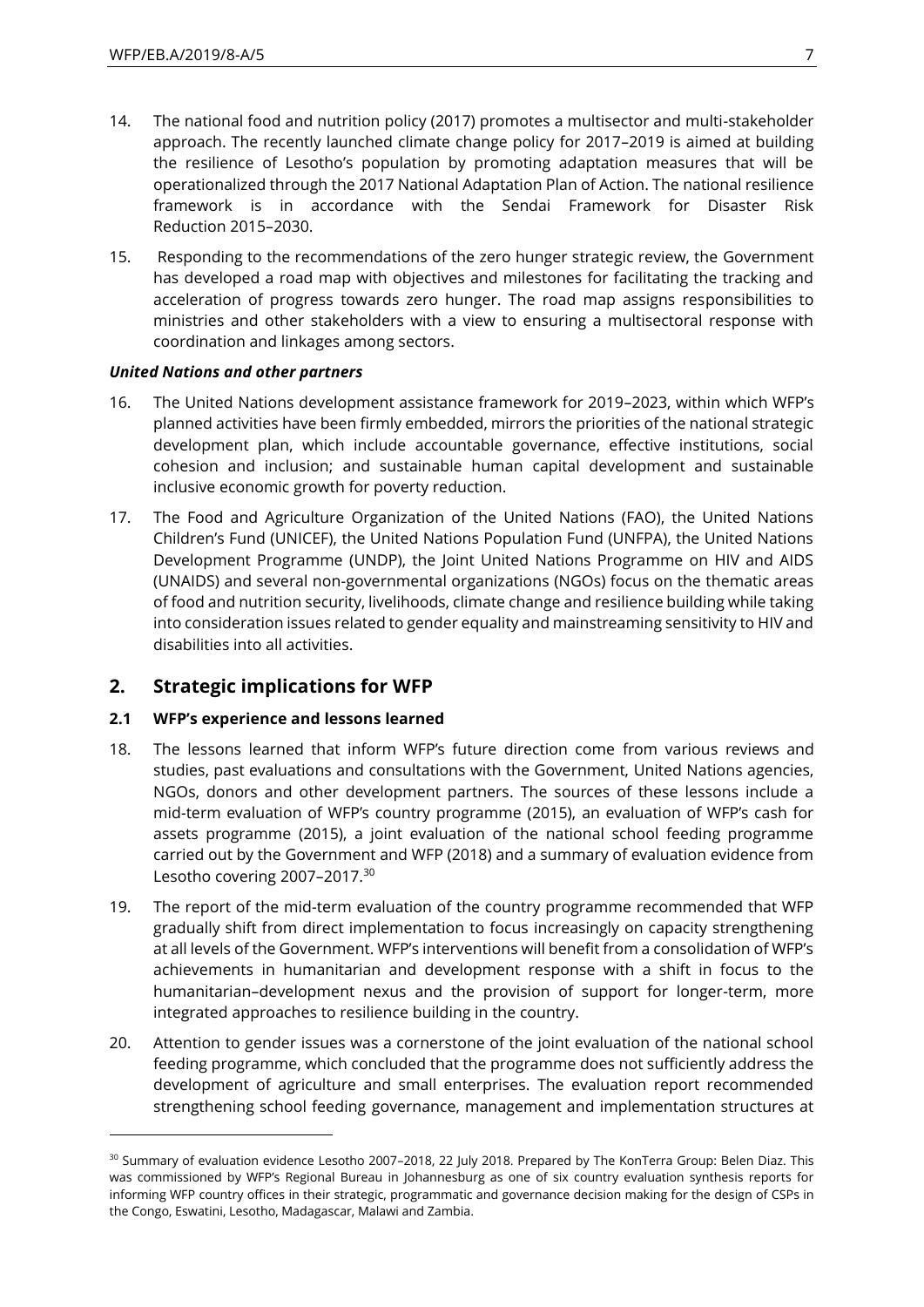the national and district levels and scaling up the adoption of an outsourced contracting model $31$  to the national level by 2024. It highlighted the need to reduce the costs of school meals, while maintaining nutrition standards and strengthening the monitoring and accountability framework. In line with the approach outlined in this country strategic plan (CSP), implementation of these recommendations will support the handover of management and implementation of the school feeding programme to the Government.

- 21. The report of the mid-term evaluation of the country programme recommended that greater gains in nutrition support and HIV response could be realized through multisector and gender-sensitive social and behaviour change communication that involves national, district- and community-level officials from a range of ministries and sectors.
- 22. The cash for assets evaluation conducted in 2015 found that WFP's resilience building activities were relevant but required a change in focus to the creation of sustainable productive assets. Opportunities were highlighted for WFP to strengthen the design of the national public works programme managed by the Ministry of Forestry, Range and Soil Conservation.
- 23. Recommendations from an internal synthesis of evidence from WFP evaluations carried out between 2007 and 2018 highlight the need to enhance the mainstreaming and monitoring of gender-responsive actions in all programmes through capacity strengthening for both WFP and government personnel.

### **2.2 Opportunities for WFP**

 $\overline{a}$ 

- 24. WFP can provide support to the Government in the following strategic areas:
	- ➢ *Meeting the immediate food and nutrition needs of people in crisis*. Emergency food assistance will continue to be provided in times of crisis as required. WFP will contribute to capacity development for emergency preparedness and response, including through the transfer of expertise in needs assessment.
	- ➢ *Strengthening social protection systems.* WFP will support the Government in the design, consolidation and implementation of gender- and shock-responsive programmes in the national social protection framework. Technical support will be provided with a view to strengthening the equity and efficiency of beneficiary information management systems.
	- ➢ *Linking smallholder farmers to school feeding*. In partnership with other United Nations agencies, particularly FAO, WFP will support and build government capacities in the implementation of a sustainable home-grown school feeding programme.
	- ➢ *Supporting agriculture value chains and mitigating post-harvest food losses for smallholder farmers.* WFP will work with smallholders on reducing food losses in order to improve households' food security and increase marketable surpluses, thereby enhancing farmers' productivity and incomes and stimulating local markets and economies.
	- ➢ *Addressing all forms of malnutrition and micronutrient deficiencies.* WFP will support the Government's scale up of evidence-based, cost-effective multisector nutrition interventions, including by providing government institutions, civil society organizations, communities and households with capacity strengthening and awareness raising activities aimed at informing their decision making regarding nutrition.
	- ➢ *Building resilience through sustainable food systems.* WFP will provide technical support to the government for the design and implementation of productive and integrated safety

<sup>&</sup>lt;sup>31</sup> In the "national management agents" model of school feeding, a single entity is contracted to provide food for several schools with the aim of generating economies of scale.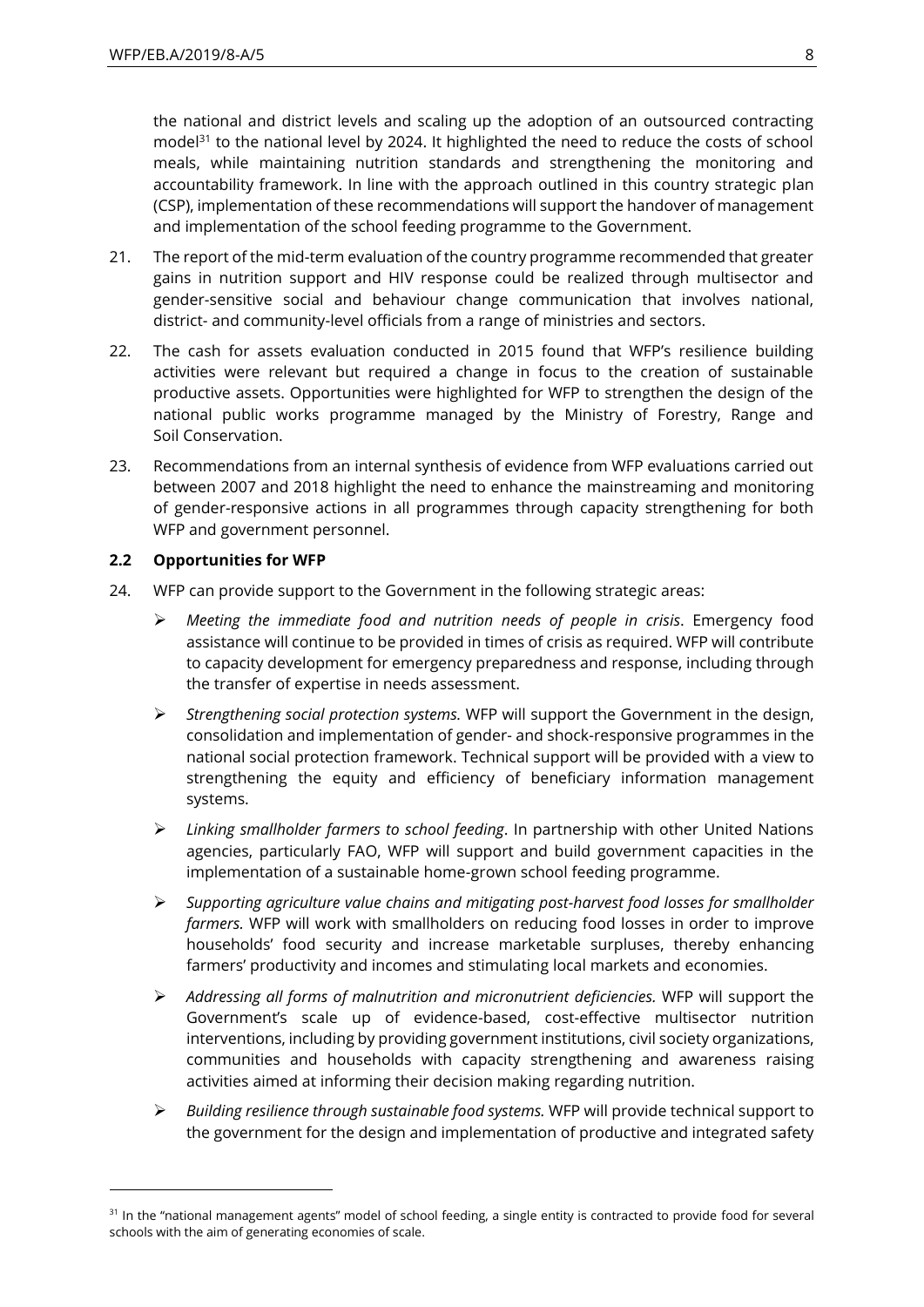nets in support of climate adaptation efforts, resilience building and sustainable livelihoods.

➢ *Strengthening government accountability mechanisms.* Focusing on the district and community levels, WFP will support the Government in addressing gaps in institutional capacities to plan, coordinate, implement and monitor food and nutrition policies and establish and operate appropriate performance management and reporting systems for accountability purposes.

### **2.3 Strategic changes**

- 25. WFP will continue its shift from direct implementation towards the strengthening of national capacities in and ownership of school feeding activities in order to support a gradual handover of the national school feeding programme and the national public works programme to the Government.
- 26. Integration of programmes is a key element of this work, together with an increased focus on building sustainable food systems, using livelihood and asset creation activities as platforms for enhancing the resilience of communities and households.
- 27. WFP will promote the integration of sensitivity to nutrition and HIV by following gender-transformative approaches that promote gender equality through shared control of resources and decision making by women and men and the empowerment of women. All interventions will take into consideration the needs of persons with disabilities.

## **3. WFP strategic orientation**

### **3.1 Direction, focus and intended impacts**

- 28. WFP will focus on four integrated and complementary outcomes aimed at responding to crises, addressing chronic vulnerability and building resilience in Lesotho. Capacity strengthening is mainstreamed into all outcomes and activities. WFP will adopt realistic and effective strategies for a gradual handover of activities to the Government, the pace of which will be determined by the Government's ability to take over and expand implementation as planned.
- 29. WFP will work with the Government in order to strengthen national capacities to prepare for, coordinate and respond to shocks during and following crises. It will provide food and nutrition assistance when needs exceed the Government's institutional and financial capacities.
- 30. WFP will advocate for and support the Government in the design and implementation of social protection systems that are shock-responsive and nutrition-sensitive, ensure gender equity in service provision and contribute to gender equality. This will include support for targeting and the management of information on and registration of beneficiaries.
- 31. During the transition of the national school feeding programme to government ownership, WFP will strengthen the Government's capacities to manage and implement models that link smallholder farmers to school feeding and other markets and enable the equitable participation of men and women in these markets.
- 32. WFP's supply chain expertise will be leveraged in order to reduce post-harvest losses and support the Government and its partners in the operationalization of guidelines and standards for food safety and quality, which the Government is developing.
- 33. An explicit shift will be made towards the integration of all programmes in order to create a collective vision of a more resilient, food-secure and healthy nation, ensuring that all approaches are gender-transformative, nutrition- and HIV-sensitive and considerate of people with disabilities.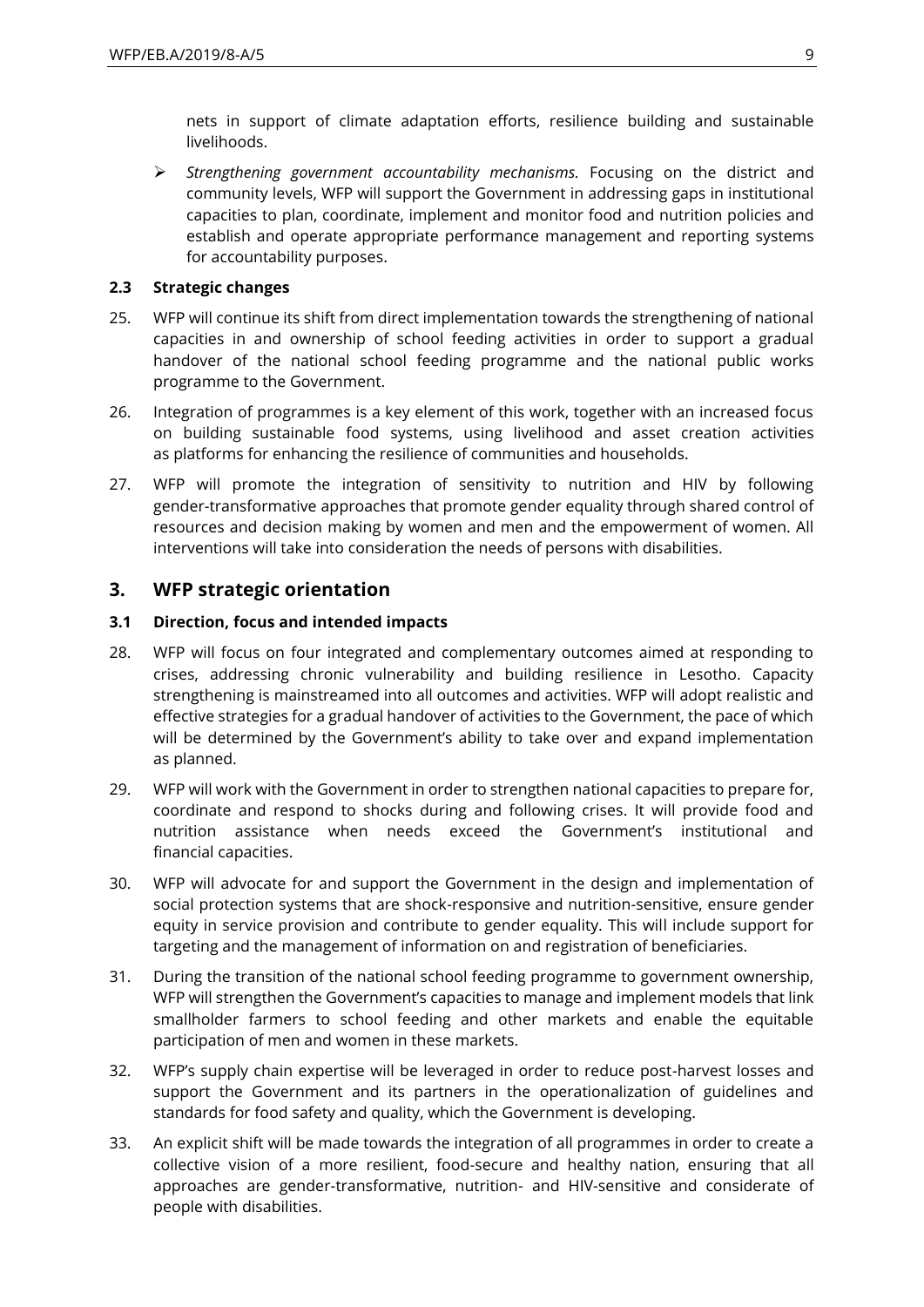- 34. Nutrition activities will follow a lifecycle approach and will focus on building the capacities of the Government to coordinate and implement nutrition interventions that address all forms of malnutrition.
- 35. All activities under the CSP will take environmental and social considerations into account and comply with WFP's environmental and social standards.

## **3.2 Strategic outcomes, focus areas, expected outputs and key activities**

## *Strategic outcome 1: Shock-affected people in Lesotho are able to meet their basic food and nutrition needs during times of crisis*

- 36. Under this outcome, WFP will target women, men, girls and boys affected by shocks. The aim is to save lives and reduce the impact of shocks by protecting livelihoods. Activities will be implemented only when the scale of the crisis exceeds the capacity of the Government to respond. Activities under this strategic outcome are linked to support to social protection systems under strategic outcome 2 and public works for facilitating recovery and resilience building under strategic outcome 4.
- 37. The outcome will be achieved through the delivery of food and cash-based assistance to people identified as severely food-insecure by the Lesotho vulnerability assessment committee. At-risk groups, such as children aged 6–59 months, pregnant and lactating women and girls and people living with HIV in households identified as being in need of assistance will be targeted for the prevention of acute malnutrition.
- 38. Social and behaviour change communications will be used to improve knowledge of nutrition, human rights, gender and climate awareness among women, men, boys and girls. WFP is committed to improving gender parity and building internal and external capacities in gender issues.

### *Focus area*

39. The strategic outcome focuses on crisis response.

### *Expected outputs*

- 40. This strategic outcome will be achieved through the following two outputs:
	- ➢ Targeted populations (tier 1) receive cash-based and/or food transfers, including specialized foods, that meet their basic food and nutrition requirements and support early recovery.
	- ➢ Targeted households (tier 2) benefit from improved knowledge of nutrition, health, hygiene and other care practices that contribute to improved food consumption and nutritional status.

### *Key activity*

### *Activity 1: Provide cash-based and/or food assistance to populations affected by shocks*

- 41. Vulnerability to cyclical and recurring disasters such as droughts and floods is rising, as is the frequency of disasters. The scope of activities under this strategic outcome assumes that the country could face two emergency crises over the next five years. Vulnerable women will be prioritized as they face gender inequalities in access to resources such as land, credit, rural organization and agricultural inputs, technology, education and extension services.
- 42. In close collaboration with the United Nations humanitarian country team, government ministries such as Disaster Management Authority, the Ministry of Health, the Food and Nutrition Coordination Office, the Ministry of Social Development, Lesotho Meteorological Services and the Ministry of Gender, Youth, Sports and Recreation, NGOs and the private sector, WFP will provide food and cash-based assistance. It will work on the improvement of partners' capacities in gender issues and build networks and partnerships with organizations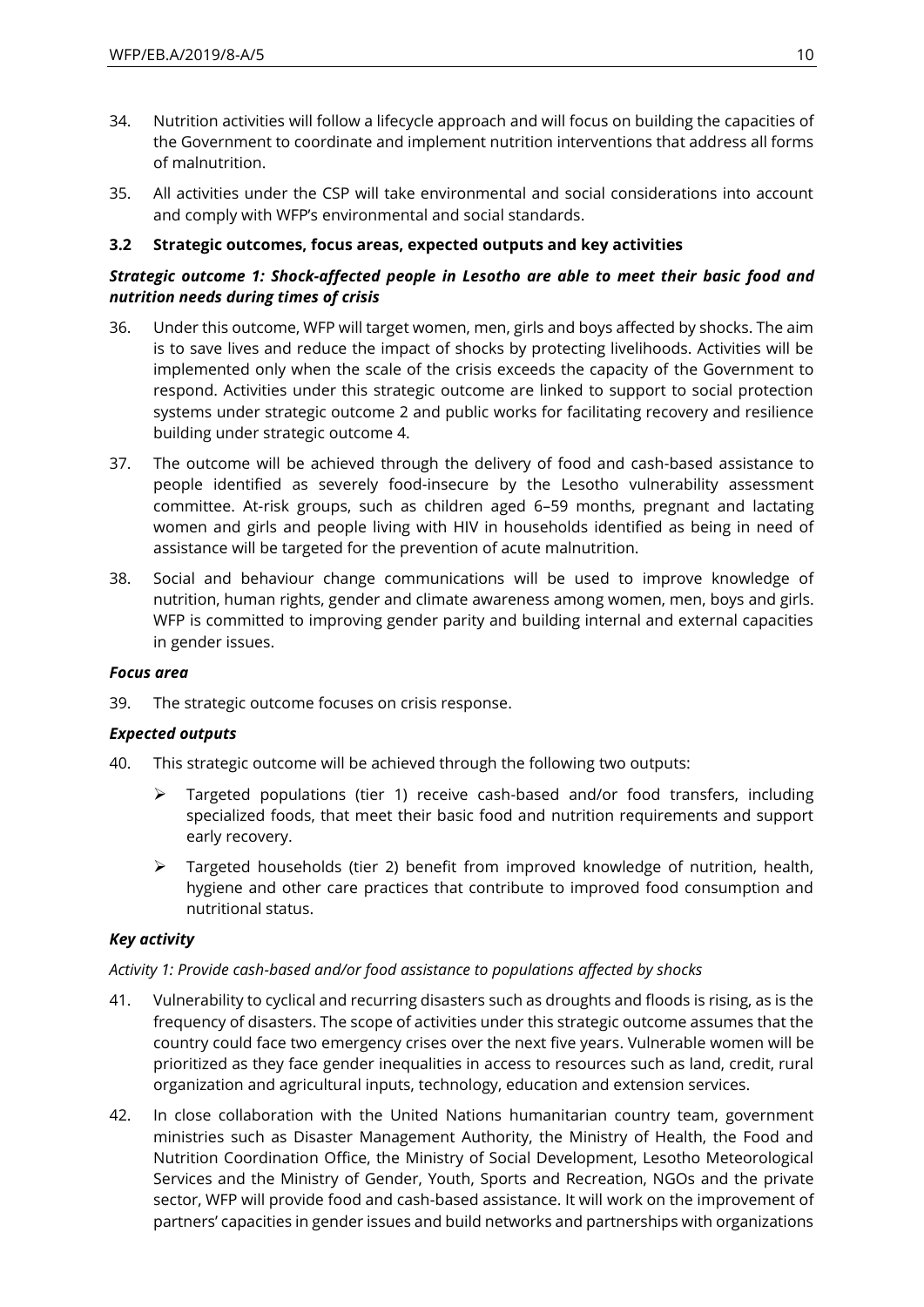involved in the promotion of gender equality and women's empowerment with a view to strengthening emergency preparation and responses. WFP will explore in-country payment systems and its own corporate beneficiary and transfer management system SCOPE for the delivery of cash-based transfers, linking SCOPE to the National Information System for Social Assistance platform and Inter-Agency Social Protection Assessments payment tool. The selection of transfer modalities will be guided by participatory assessments that include gender and age analyses.

- 43. WFP will facilitate the Government's use of schools in the national school feeding programme as platforms for the delivery of food assistance to vulnerable households. By leveraging existing platforms for crisis response, this is expected to ease the path to recovery and resilience after an emergency.
- 44. The activity will be both nutrition-specific and nutrition-sensitive. In-kind rations including specialized nutritious foods will provide a nutritionally balanced food basket that meets the nutrition needs of pregnant and lactating women and girls, and children aged 6–59 months. All modalities will be combined with social and behaviour change communications tailored to different population groups and aimed at preventing deterioration of the nutrition status of vulnerable people.

### *Strategic outcome 2: Vulnerable populations in Lesotho benefit from strengthened social protection systems that ensure access to adequate, safe and nutritious food all year round*

- 45. WFP will complement the provision of food and nutrition assistance during a crisis (strategic outcome 1) with support for the Government that continues into the recovery phase and is aimed at helping populations as they become increasingly self-reliant. Woman-headed households affected by chronic food insecurity will be prioritized given women's limited access to protective social networks and their traditional position as primary family caregivers in ensuring food and nutrition security. WFP will provide the Government with support in adapting targeting criteria to the increased numbers of people in need that may result from more frequent shocks (strategic outcome 1).
- 46. WFP will strengthen the Government's capacities to forecast climate shocks and plan responses through the use of routine food and nutrition monitoring and resilience analysis in order to inform social protection programmes and other complementary interventions.
- 47. WFP will provide the Government with technical assistance in the planning and implementation of gender-responsive social protection programmes (including school feeding and public works) that are nutrition-sensitive and shock-responsive. Through this activity, WFP aims to shift the national school feeding programme to full government management and implementation with links to local smallholder farmers (strategic outcome 4). WFP will work with UNFPA on building knowledge and awareness of discriminatory gender norms, including gender-based violence among learners and caregivers. Given the lower completion rates of boys than girls and the frequency of gender-based violence in schools, this activity will target boys, girls, teachers and caregivers differentially.

### *Focus* **area**

48. The strategic outcome focuses on root causes.

### *Expected* **outputs**

- 49. This strategic outcome will be achieved through the following five outputs:
	- $\triangleright$  Boys and girls in pre- and primary school (tier 1) receive an adequate and nutritious meal every school day in order to increase attendance.
	- $\triangleright$  Boys and girls in pre- and primary school, teachers and caregivers (tier 1) benefit from gender awareness sessions that strengthen equitable access to safe and nutritious food.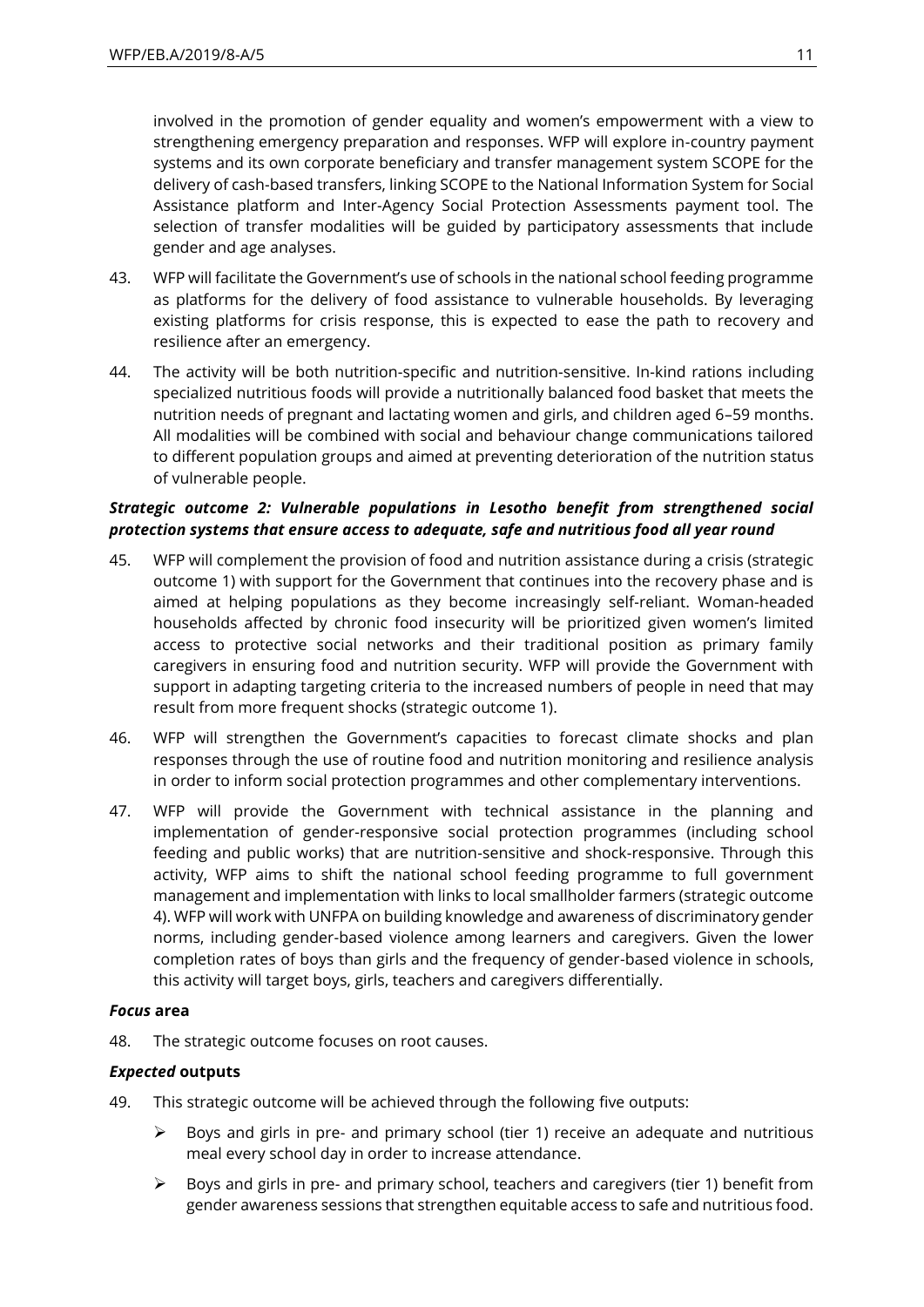- $\triangleright$  Boys and girls in pre- and primary school, and local communities (tier 3) benefit from strengthened government capacity to manage, fully own and implement the home-grown school feeding programme and thus to improve dietary intake and nutrition status.
- $\triangleright$  Targeted populations (tier 3) benefit from strengthened government capacity to design, implement and coordinate efficient and equitable shock-responsive social protection programmes that ensure access to food.
- $\triangleright$  Vulnerable populations (tier 3) benefit from strengthened capacity of the Government and partners in early warning and food and nutrition security monitoring and analysis that helps beneficiaries meet their food and nutrition needs.

## *Key* **activities**

*Activity 2: Support the Government in evidence-based planning, design, management and implementation of gender-responsive social protection programmes, including by handing over the home-grown school feeding programme*

- 50. In 2015, the Government assumed full responsibility for financing the national school feeding programme, with WFP remaining responsible for managing and monitoring it. Over the course of the CSP, WFP will gradually hand over these responsibilities to a school feeding secretariat which is currently under establishment. WFP will support the Ministry of Education and Training in implementation of a nutrition-sensitive programme and development of a strategy for sustainable handover. The strategy will be supported by systems strengthening and capacity building activities at the national, district, community and school levels. In addition, activities aimed at improving school feeding infrastructure by providing hygienic, secure and environmentally friendly cooking and storage facilities that comply with WFP's environmental and social standards will be undertaken. As the Government and other partners become equipped, WFP aims to hand over 182 primary schools a year and will begin the transition to government ownership of early childhood care and development centres over the CSP period.
- 51. WFP will support the Ministry of Education and Training in operationalization of the school feeding secretariat, enhancing the ministry's convening and coordinating power with other ministries such as those of agriculture and food security and gender. WFP will continue its efforts in supporting the establishment of a gender-responsive monitoring and evaluation system at the national and decentralized levels. To enhance the nutrition-sensitivity of school feeding, WFP will share information on nutrition education and climate change adaptation. WFP will assist the Government in continuing to link smallholder farmers to schools and will use findings from "fill the nutrient gap" analysis (strategic outcome 3) to inform improvement of the food basket.
- 52. Acknowledging the interrelationship between HIV and malnutrition, WFP will work with UNAIDS on the provision of technical support to the Government and on advocacy for HIV-sensitive and gender-responsive social protection programmes.

*Activity 3: Strengthen technical capacity of the Government in early warning, food and nutrition security monitoring and vulnerability assessment and analysis through forecast-based financing approaches* 

53. WFP will strengthen the capacity of Lesotho Meteorological Services, the Ministry of Agriculture and Food Security and the Ministry of Forestry, Range and Soil Conservation in generating seasonal precipitation and temperature forecasting to feed into national early warning systems. This will support efforts to trigger early action through programmes such as those for public works supported under strategic outcome 4 and unconditional assistance supported under strategic outcome 1. A forecast-based financing approach will be adopted which will include strengthening of computing capacities for analysis of observations and integration of seasonal forecasts, strengthening of the archiving system and historical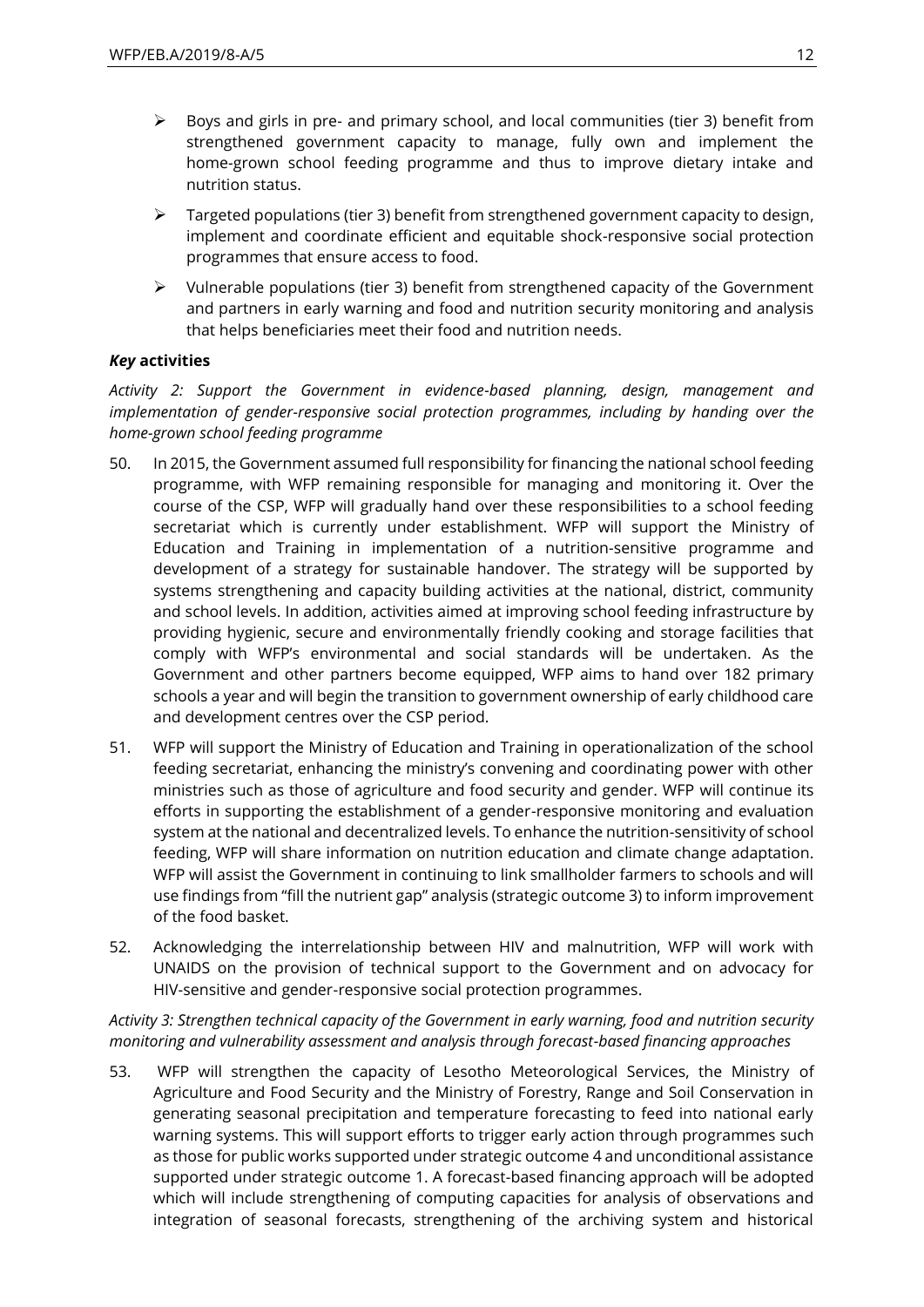database of Lesotho Meteorological Services, installation of web-based map rooms and training in maintenance of the database, and development of decadal and long-term climate projections.

- 54. WFP will provide technical assistance for enhancing the Government's capacity to implement an early warning system that is linked to social protection systems. WFP will support a review of standard operating procedures for early warning and will add indicators and triggers for early action. Support will also be provided for the updating of disaster management manuals and plans, which will inform the development of a disaster management strategy that incorporates consideration of gender and disability issues and the concerns of young people.
- 55. WFP will continue to provide technical support for annual vulnerability assessments and analysis and ad hoc surveys that include coverage of gender and nutrition issues. The early warning system will be operationalized in order to strengthen monitoring of the food and nutrition situation and the use of mobile devices and tools will be promoted in order to increase cost efficiency and effectiveness.

### *Strategic outcome 3: Vulnerable populations in Lesotho have improved nutrition status at every stage of the lifecycle, in line with national targets by 2024*

- 56. In response to the high prevalence of chronic malnutrition and micronutrient deficiencies and the increasing trends in overnutrition, this outcome has the aim of improving nutrition outcomes for the entire population. It will be achieved through the provision of technical assistance and advocacy for evidence-based nutrition interventions that contribute to the achievement of SDG 2 targets.
- 57. WFP will provide technical assistance for evidence-based policy dialogue based on qualitative formative research that is carried out in selected districts with high rates of stunting and micronutrient deficiencies. WFP will also strengthen the institutional structures of the Food and Nutrition Coordination Office and the ministries of health and agriculture and food security and their capacities to convene and coordinate multisectoral responses that include engagement by the private sector and civil society.

### *Focus area*

58. The strategic outcome focuses on root causes.

### *Expected* **outputs**

- 59. This strategic outcome will be achieved through the following three outputs:
	- ➢ Targeted populations (tier 3) benefit from enhanced capacity of the Government and other actors to provide comprehensive gender-transformative social and behaviour change communication for ending all forms of malnutrition.
	- $\triangleright$  Nutritionally vulnerable populations in Lesotho (tier 3), including pregnant and lactating women and girls, children under 5, adolescents, young women, young men and people living with HIV and tuberculosis, benefit from the enhanced capacities of the Government and other actors to implement programmes and services that improve nutrition outcomes.
	- $\triangleright$  Nutritionally vulnerable populations in Lesotho (tier 3), including pregnant and lactating women and girls, children under 5, adolescents, young people and people living with HIV and tuberculosis, benefit from the enhanced capacity of the Government to coordinate multisector platforms for improved nutrition outcomes.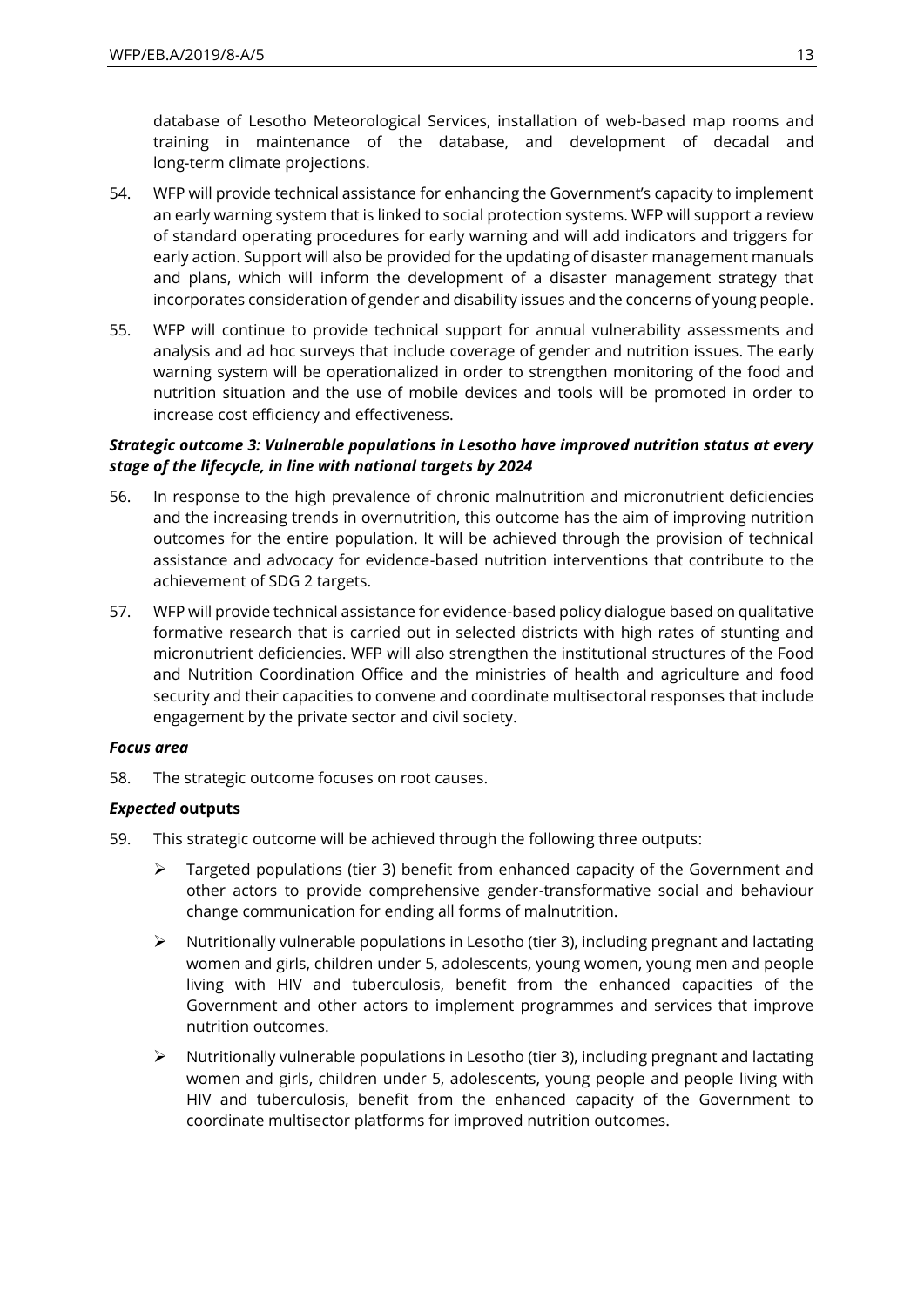### *Key activity*

*Activity 4: Provide capacity strengthening to the Government and other actors with regard to multisectoral coordination, planning, evidence building and implementation of equitable nutrition policies and programmes*

- 60. WFP will support the government in the development and implementation of a multisector HIV-sensitive social and behaviour change communication strategy that is aligned with the national food and nutrition security strategy, Scaling Up Nutrition initiatives and Renewed Efforts against Child Hunger and Undernutrition and aimed at addressing nutrition behaviours related to undernutrition, overnutrition and micronutrient deficiencies.
- 61. In collaboration with FAO, the International Fund for Agricultural Development UNAIDS, UNFPA, UNICEF, the World Bank and the World Health Organization, WFP will support the Food and Nutrition Coordination Office and related nutrition ministries in the convening and coordination of nutrition activities by facilitating the establishment of a Scaling Up Nutrition business network and other platforms. WFP will support the Government in conducting a fill the nutrient gap study with a view to addressing gaps in the intake of nutrients.

### *Strategic outcome 4: Communities in targeted areas, especially women and young people,* **have resilient, efficient and inclusive food systems by 2024**

- 62. This strategic outcome has the aim of building a resilient, efficient and inclusive food system through the implementation of integrated interventions for climate change adaptation including climate services. WFP will promote local purchases from smallholder farmers for national social protection programmes such as the school feeding programme. Through support for interventions that address post-harvest losses, this outcome is expected to result in improved food quality and safety. WFP will also work with partners on the supply side, including FAO, in order to address production and productivity challenges. WFP will work with the Government in supporting the development of systems for the management of water catchments, which will be adopted and scaled up by national authorities and the private sector.
- 63. Building on WFP's support for the national public works programme, the Government will be supported in the creation of productive assets that enhance adaptive capacities and resilience to climate change.
- 64. Working with FAO, the International Fund for Agricultural Development (IFAD), the Ministry of Agriculture and Food Security and other partners, WFP will assist communities in implementing soil and water conservation measures aimed at increasing the production of nutritious foods and marketable surplus.

### *Focus area*

65. The strategic outcome focuses on resilience.

### *Expected outputs*

- 66. This strategic outcome will be achieved through the following five outputs:
	- $\triangleright$  Targeted households (tier 1) participating in public works and other productive safety nets benefit from assets that are nutrition-sensitive and improve food security and resilience to shocks and climate change.
	- $\triangleright$  Targeted households (tier 2) benefit from access to timely, tailored climate and other information services that improve awareness of best practices in agriculture, adaptation to climate change, nutrition, healthcare, gender equality and protection and improve their productivity and nutrition status.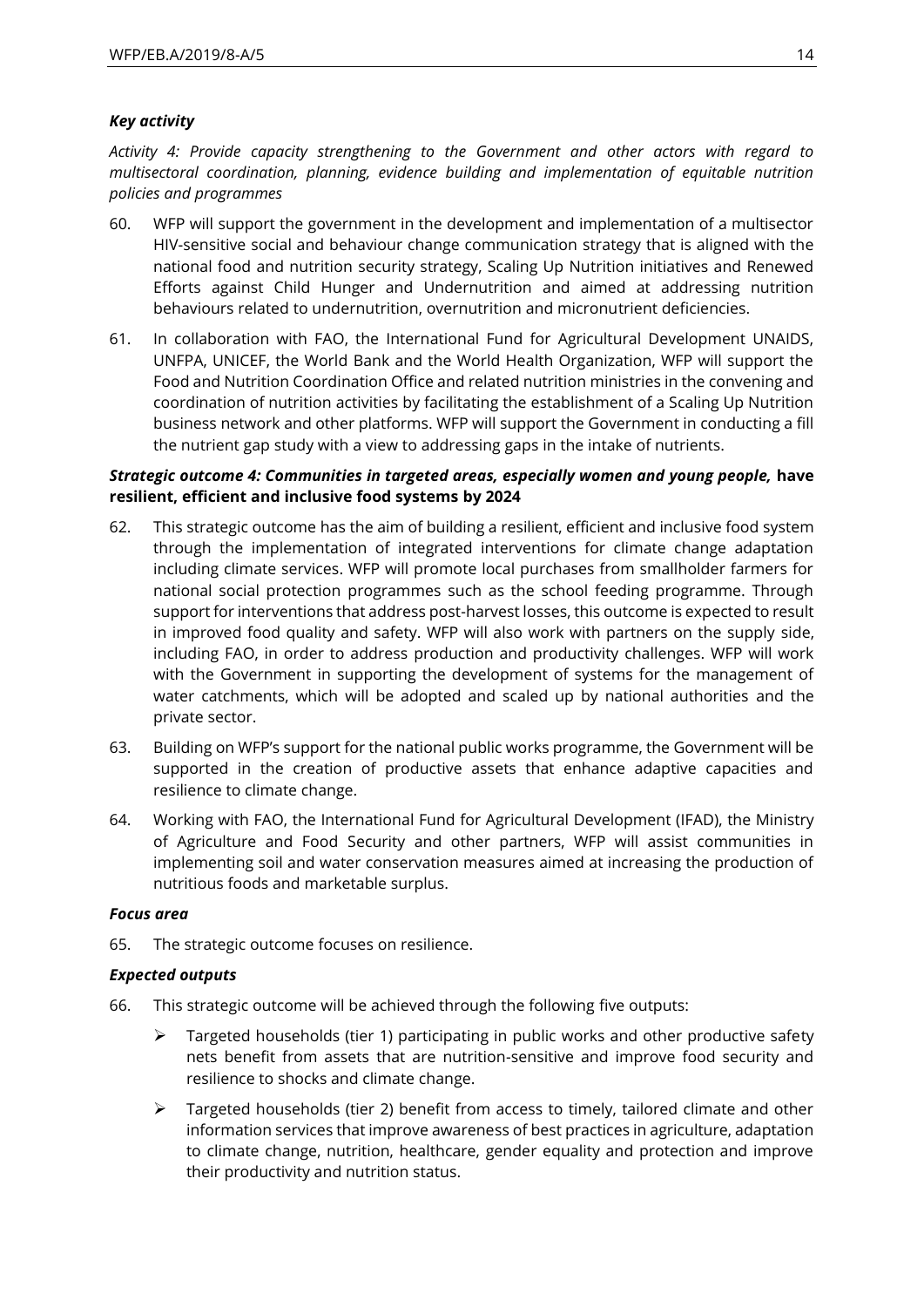- ➢ Smallholder farmers, especially women, young women and young men (tier 3) in targeted areas benefit from strengthened national policies, systems, capacities and facilities that enhance their access to formal markets (including through home-grown school feeding).
- $\triangleright$  Food value-chain actors (tier 2), including local traders, processors and institutional buyers, are supported in enhancing supply chain efficiency and access to structured markets.
- $\triangleright$  Communities in Lesotho (tier 3) benefit from more efficient national supply chains and retail systems that improve their access to safe and nutritious food.

## *Key activities*

 $\overline{a}$ 

*Activity 5: Support the design and implementation of assets that are nutrition-sensitive and that improve and diversify the livelihoods of vulnerable communities and households affected by climate change and land degradation*

- 67. Working with FAO and UNDP, WFP will support Lesotho Meteorological Services in developing a national climate change awareness and communication strategy. Support will include dissemination of messages on climate change and nutrition aimed at benefiting women, men, girls and boys, fostering gender parity in participation in household decision making and promoting consumption of diversified diets among all age groups in line with the social and behaviour change communication strategy developed in strategic outcome 3.
- 68. WFP will strengthen the Government's capacities in community-based participatory planning in order to facilitate seasonal livelihood planning and the development of community-based adaptation plans for informing asset creation at the community and household levels. A combination of activities will be used, such as improved water harvesting and management, watershed management, afforestation, agroforestry and the planting of high-value tree crops aimed at building resilience to climate change.
- 69. WFP will support the Government in coordinating the design, planning and implementation of community-led public work programmes. This will be undertaken through the application of tools in the three-pronged approach<sup>32</sup> aimed at strengthening the capacities of the Government and communities to identify areas of focus and types of asset that empower vulnerable people through resilience to disasters in Lesotho. Asset creation, livelihood and climate change activities will be implemented in the same communities for three to five years with a view to enhancing capacities to absorb or adapt to shocks. WFP will seek equitable participation in activities by promoting increased participation of women, adolescent girls and marginalized groups.

## *Activity 6: Provide technical support to smallholder farmers and other value chain actors, particularly women, in climate-smart agriculture, food quality and safety, marketing of nutritious foods and financial services*

70. As part of its smallholder agricultural market support activities, WFP will work with FAO, units of the Ministry of Agriculture and Food Security and private sector entities at the national and district levels on the provision of technical support for climate-smart agriculture to smallholder farmers. The capacities of smallholder farmers to enhance food production, aggregation, food storage and handling and quality control will be strengthened with a view to increasing marketable surpluses. Organizations of women and young farmers will be prioritized for the promotion of labour-saving technologies and gender awareness training for men and women. This activity is linked to activity 2 in aiming to improve the standards of produce sold to schools and in local markets.

<sup>&</sup>lt;sup>32</sup> The three "prongs" are integrated context analysis, seasonal livelihood planning and community-based participatory planning.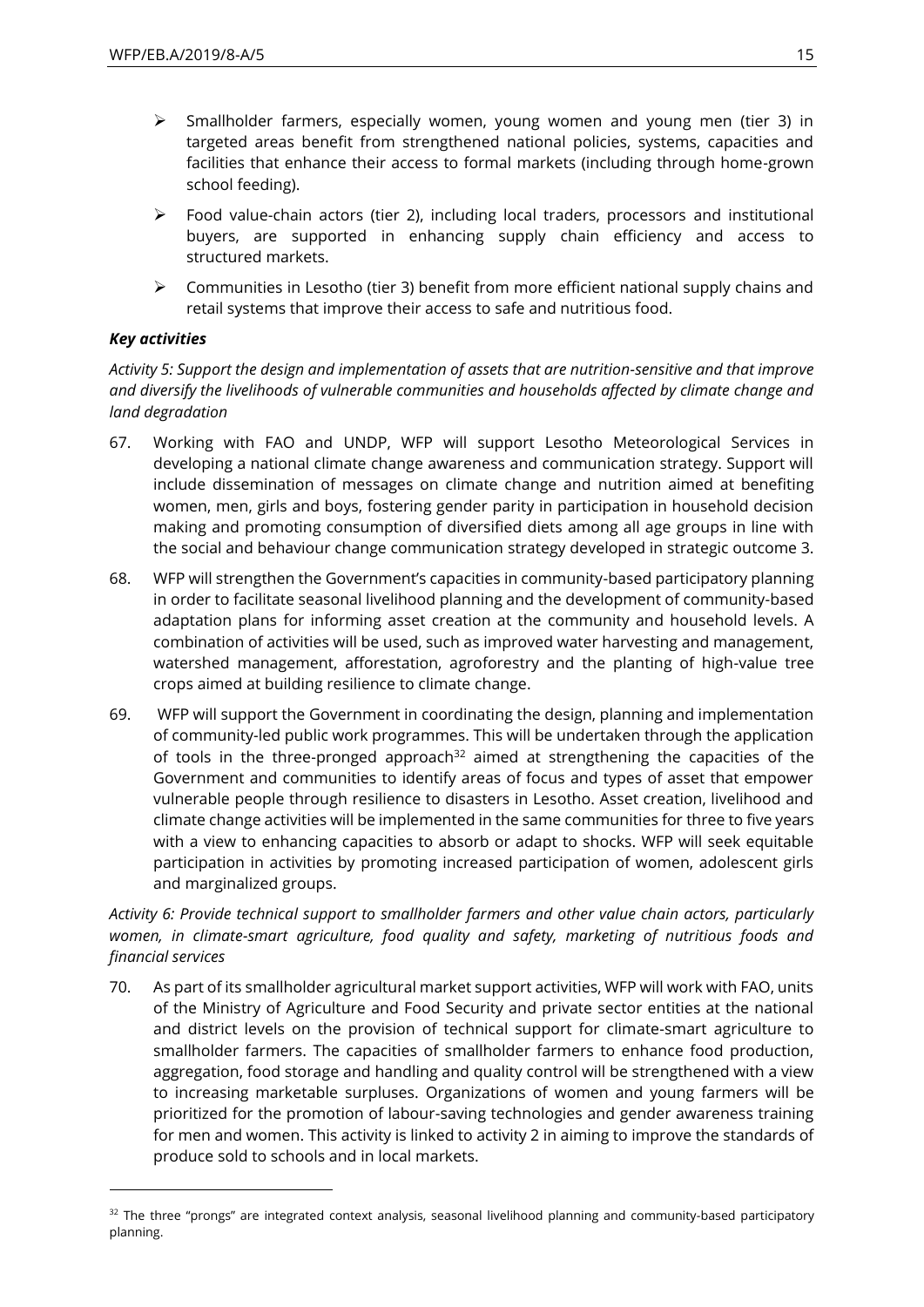### **3.3 Transition and exit strategies**

71. During implementation of the CSP WFP will shift from direct provision of food assistance to country capacity strengthening, policy guidance and support for national and government-led programmes. CSP interventions will be implemented through nationally owned and operated programmes as part of a strategy for transition and handover to the Government. Consideration of the needs and vulnerabilities of women and girls will be incorporated into programme design, implementation and monitoring with a view to fostering better access to food and nutrition security for women and girls.

## **4. Implementation arrangements**

### **4.1 Beneficiary analysis**

| TABLE 1: BENEFICIARIES BY STRATEGIC OUTCOME AND ACTIVITY (ALL YEARS)* |                 |         |             |         |         |           |
|-----------------------------------------------------------------------|-----------------|---------|-------------|---------|---------|-----------|
| <b>Strategic outcome</b>                                              | <b>Activity</b> | Girls   | <b>Boys</b> | Women   | Men     | Total     |
|                                                                       |                 | 118 000 | 36 000      | 74 000  | 55 000  | 283 000   |
| 2                                                                     |                 | 120 600 | 119 400     |         |         | 240 000** |
| $\overline{4}$                                                        | 5               |         |             | 85 500  | 57 000  | 142 500   |
| Total (cumulative)                                                    |                 | 159 500 | 112 000     | 238 600 | 155 400 | 665 500   |
| <b>Total without overlap</b>                                          |                 | 101 200 | 82 2 2 5    | 225 803 | 223 273 | 632 500   |

\* Girls and boys are beneficiaries under 18 years old.

\*\* 180,000 primary schoolchildren and 60,000 preschool children. The total figure will decline each year in accordance with the handover plan

72. Given that capacity strengthening is mainstreamed into all strategic outcomes of the CSP, WFP assistance will cover a significant number of indirect beneficiaries, including people who benefit from the creation of community assets; improved targeting criteria for public works programmes; strengthened government capacities in the implementation of nutrition, disaster risk management and school feeding activities; and enhanced policies and institutions. Institutions that will benefit from WFP capacity strengthening efforts include the ministries of education and training, forestry, range and soil conservation, and agriculture and food security, the Disaster Management Authority, Lesotho Meteorological Services, civil society organizations, NGOs, decentralized government entities, community authorities and women's groups and cooperatives.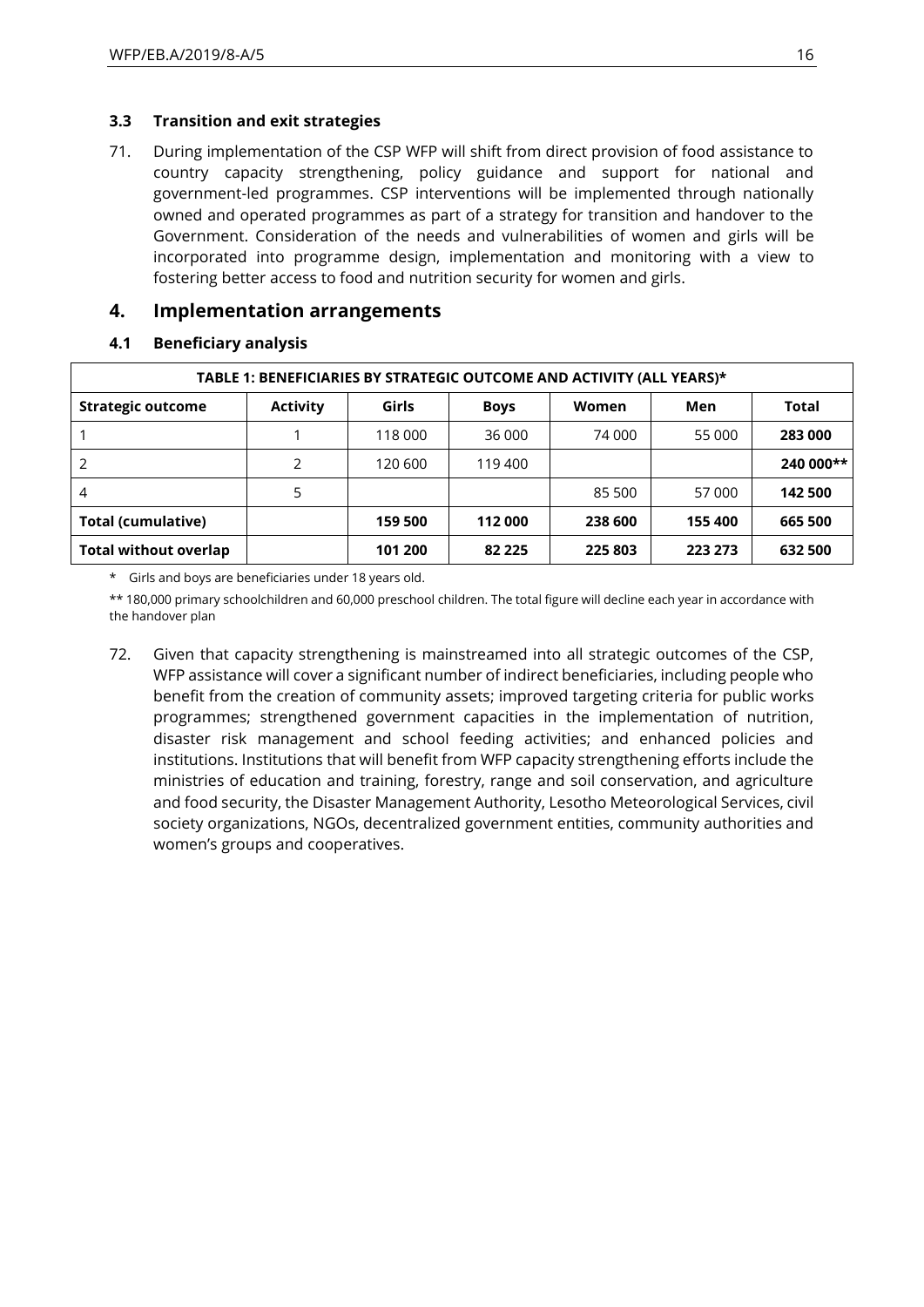## **4.2 Transfers**

## *Food and cash-based transfers*

|                                       |                                               |                            |                                                    | BY STRATEGIC OUTCOME AND ACTIVITY                   | TABLE 2: FOOD RATIONS (g/person/day) AND CBT VALUES (USD/person/day) |                                                |
|---------------------------------------|-----------------------------------------------|----------------------------|----------------------------------------------------|-----------------------------------------------------|----------------------------------------------------------------------|------------------------------------------------|
|                                       |                                               | <b>Strategic outcome 1</b> |                                                    | <b>Strategic outcome 2</b><br><b>Activity 2</b>     |                                                                      | <b>Strategic outcome 4</b>                     |
|                                       |                                               | <b>Activity 1</b>          |                                                    |                                                     |                                                                      | <b>Activity 5</b>                              |
|                                       | Vulnerable<br>people<br>affected by<br>crises | Children<br>under 5        | Pregnant<br>and<br>lactating<br>women<br>and girls | <b>School</b><br>feeding -<br>preschool<br>children | School<br>feeding-<br>primary<br>schoolchildren                      | <b>Food for asset</b><br>creation participants |
|                                       | Food/<br>cash-based<br>transfers              | Food                       | Food                                               | Food                                                | Food                                                                 | Cash-based<br>transfers                        |
| Cereals                               | 200                                           |                            |                                                    |                                                     | 150                                                                  |                                                |
| Pulses                                | 60                                            |                            |                                                    |                                                     | 30                                                                   |                                                |
| Oil                                   | 20                                            |                            |                                                    |                                                     | 10                                                                   |                                                |
| Salt                                  |                                               |                            |                                                    |                                                     | 3                                                                    |                                                |
| Sugar                                 |                                               |                            |                                                    |                                                     | 10                                                                   |                                                |
| SuperCereal                           |                                               |                            | 250                                                |                                                     |                                                                      |                                                |
| SuperCereal<br>Plus                   |                                               | 200                        |                                                    | 60                                                  |                                                                      |                                                |
| Micronutrient<br>powder               |                                               |                            |                                                    |                                                     |                                                                      |                                                |
| Total kcal/day                        | 1113                                          | 787                        | 939                                                | 893                                                 | 778                                                                  |                                                |
| % kcal from<br>protein                | 11                                            | 17                         | 16                                                 | 12                                                  | 10                                                                   |                                                |
| CBTs                                  | 0.52                                          | $\overline{\phantom{a}}$   |                                                    | $\overline{\phantom{a}}$                            | $\overline{\phantom{a}}$                                             | 0.52                                           |
| Number of<br>feeding days<br>per year | 270                                           | 270                        | 270                                                | 180                                                 | 180                                                                  | 360                                            |

| TABLE 3: TOTAL FOOD AND CASH-BASED TRANSFER REQUIREMENTS AND VALUES |            |             |  |
|---------------------------------------------------------------------|------------|-------------|--|
| Food type/cash-based transfer                                       | Total (mt) | Total (USD) |  |
| Cereals                                                             | 22869      | 7 336 375   |  |
| Pulses                                                              | 5 6 5 4    | 2 605 674   |  |
| Oil and fats                                                        | 1885       | 1 969 407   |  |
| Mixed and blended foods                                             | 6 208      | 6 537 235   |  |
| Others                                                              | 1 0 4 6    | 531 229     |  |
| Total (food)                                                        | 37 662     | 18 979 920  |  |
| <b>CBTs</b>                                                         |            | 48 789 000  |  |
| <b>Total (food and CBT value)</b>                                   | 37 662     | 67 768 920  |  |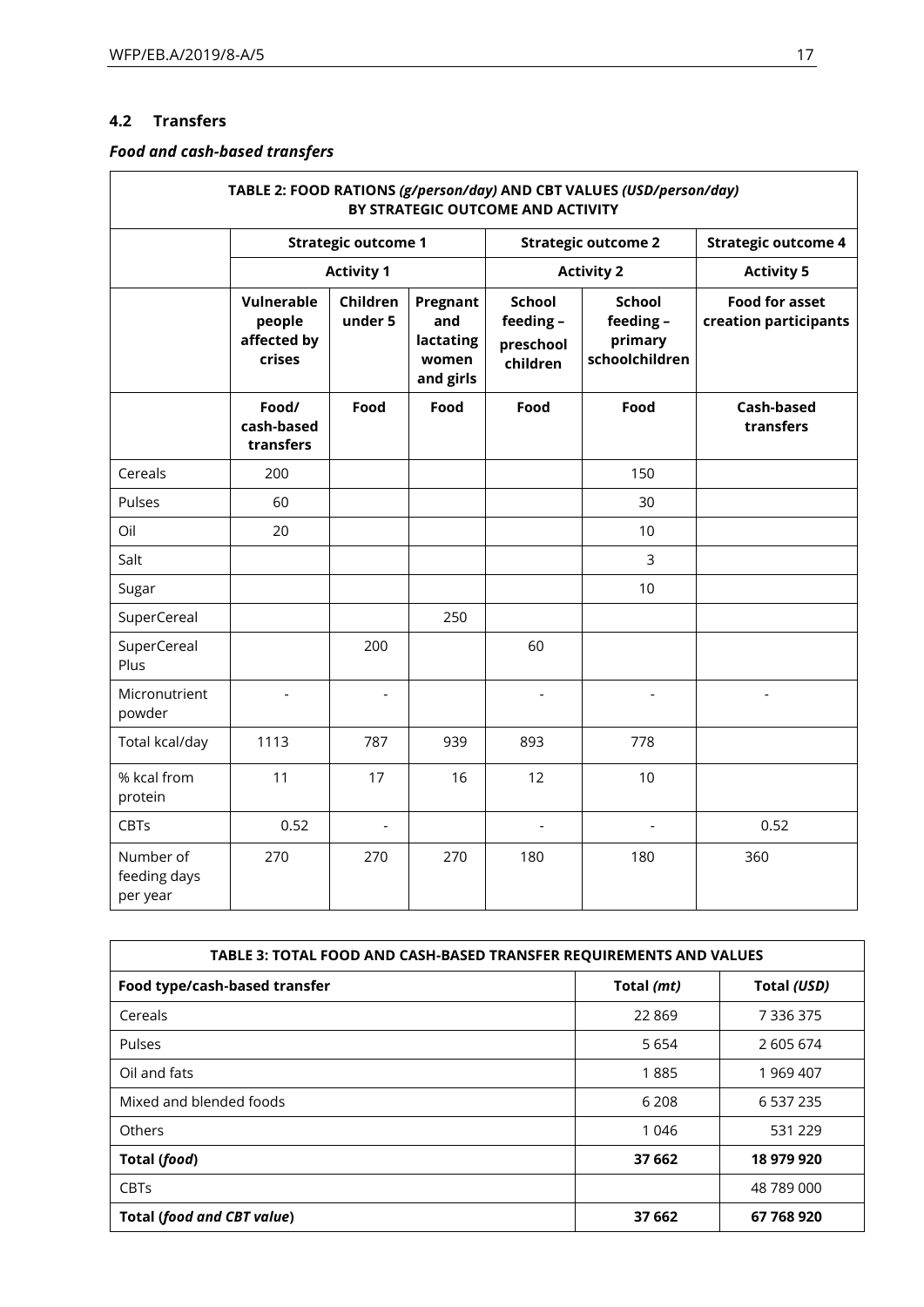- 73. WFP will use both in-kind food and cash-based transfer modalities to support targeted beneficiaries. The selection of transfer modality for activities 1 and 5 was informed by the results of 2016 market assessments and is in line with the modality used in the national public works programme. In-kind food transfers will be used in activity 2, in line with the national school feeding policy. The ration for preschool children will include SuperCereal Plus for addressing nutrition objectives. During emergencies, in order to prevent malnutrition, SuperCereal will be used for pregnant and lactating women and girls and SuperCereal Plus for children aged 6–59 months.
- 74. Table 2 shows that 60 percent of the projected total transfer value will be distributed to beneficiaries as cash-based transfers by financial service providers contracted by WFP.

### *Capacity strengthening including South–South cooperation*

75. South–South cooperation will be explored as a means of providing capacity strengthening wherever possible. To support the establishment of the school feeding secretariat, cooperation will be sought with Ghana, Kenya and Malawi with a view to learning from their experiences of using local purchases in school feeding and developing transition planning and the handover of activities to governments. WFP will engage with the Global Post-Harvest Knowledge and Operations Centre in Uganda in order to support its activities with smallholder farmers.

### **4.3 Supply chain**

- 76. WFP will leverage its supply chain expertise in providing demand-driven support and capacity strengthening to the Government and to transporters and traders in order to address delivery challenges in remote markets. The choice of transfer modality will be based on cost efficiency and feasibility. A macrolevel assessment of supply chains that takes gender issues into consideration will be used to inform local market assessments. Assessments in targeted areas will determine market functioning and capacity to meet the additional demand associated with the use of cash-based transfers.
- 77. Local and regional purchases and the Global Commodity Management Facility will be used to improve the cost-efficiency of commodity-based assistance. Specialized nutritious products and other commodities that cannot be sourced locally or regionally will be purchased internationally.

### **4.4 Country office capacity and profile**

- 78. A dedicated technical team will lead and be responsible for each of the six activities. The teams will be supported by cross-sector units providing services relating to gender issues, monitoring and evaluation, finance, administration and human resources. WFP will assess staff capacity needs with a view to providing more effective and efficient service delivery. Through the leveraging of existing technical expertise and increased staff capacities and resources, a streamlined workforce will be put in place to ensure that services are delivered efficiently in support of the Government and beneficiaries.
- 79. In line with WFP's wellness strategy, to promote and maintain the physical, mental and social wellbeing of all employees, WFP will offer a safe and healthy working environment. In line with its policy on occupational safety and health, $33$  WFP will develop and implement an effective occupational safety and health management system that establishes standards and engages employees, sensitizing them to their responsibilities in implementing and maintaining the system.

l

<sup>33</sup> OED2015/003.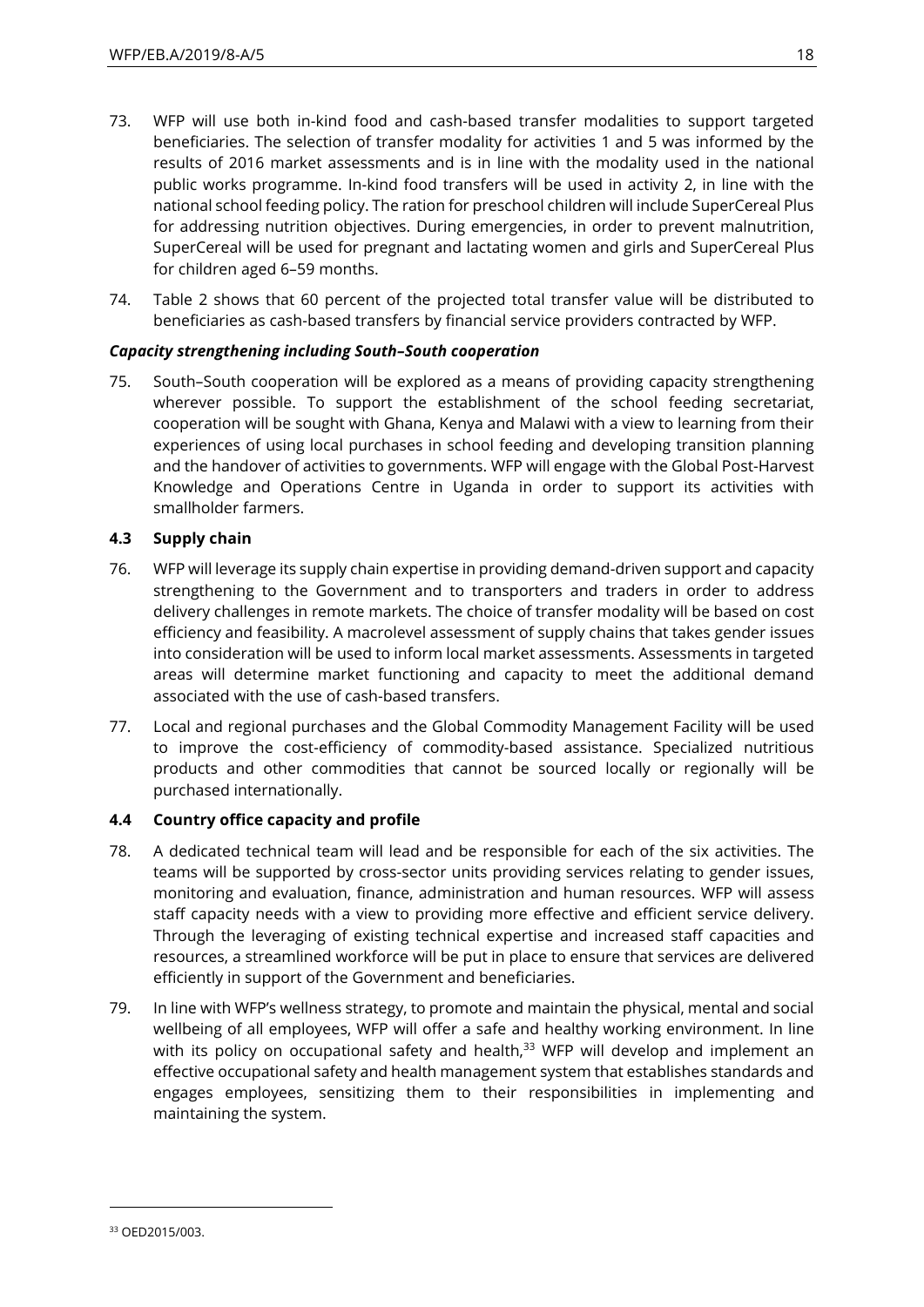### **4.5 Partnerships**

- 80. Partnerships will be critical to the achievement of the CSP's four strategic outcomes. WFP will promote multi-year activities for preparedness, recovery and resilience building, while seeking opportunities for joint programming with partners. WFP will engage in partnerships in all of its activities, ensuring that the pursuit of gender equality and a focus on young people and persons living disabilities are mainstreamed.
- 81. WFP will maintain its relations with the Government at the national and subnational levels, working with the Office of the Prime Minister, the food and nutrition coordination office, disaster management authority, the ministries of agriculture, health, education, gender, social development, meteorological services and forestry and district and local authorities.
- 82. Within the United Nations development assistance framework, WFP will continue its partnerships with United Nations agencies and other development partners in order to better coordinate interventions, avoid duplication of effort and achieve outcomes at scale under the four outcomes. WFP's main partners are FAO, IFAD, UNAIDS, UNDP, UNFPA, UNICEF and the World Health Organization.
- 83. In response to interest from the private sector, WFP will provide support to smallholder farmers in areas such as market access and post-harvest loss reduction in order to promote the commercialization of agriculture.
- 84. Specific partnerships will be leveraged in the following areas:
	- ➢ *Social protection.* WFP works with the Ministry of Social Development, the Disaster Management Authority, UNICEF and the World Bank in strengthening beneficiary targeting systems, particularly for public works activities. Using the national school feeding programme as an entry point, WFP will work with the World Bank, UNICEF and the ministry on supporting the Government's design and implement of comprehensive shock-responsive social protection approaches.
	- ➢ *Resilience building.* WFP will continue to work with the Ministry of Forestry, Range and Soil Conservation on watershed management aimed at improving food security and livelihood opportunities for vulnerable households. WFP and FAO are discussing synergies in their work on strengthening food systems and building resilience to climate change. FAO's expertise in integrated catchment management, conservation agriculture, asset creation for water harvesting and value chain work has the potential to support activities under strategic outcome 4.
	- ➢ *Advocacy*. As part of its work on capacity strengthening, advocacy and public awareness under strategic outcome 3, WFP will engage with the food and nutrition coordination office with a view to promoting the establishment of platforms for the planning, implementation and monitoring of nutrition interventions.
	- ➢ *Evidence building*. Evidence building will be critical to many aspects of the CSP. WFP will engage with universities and other institutions in order to ensure rigorous evaluation that assesses the effectiveness of programmes and informs adjustments as required. WFP will also commission research such as fill the nutrient gap analysis for informing policy decisions. WFP will work with research and academic institutions on the generation of evidence regarding post-harvest losses.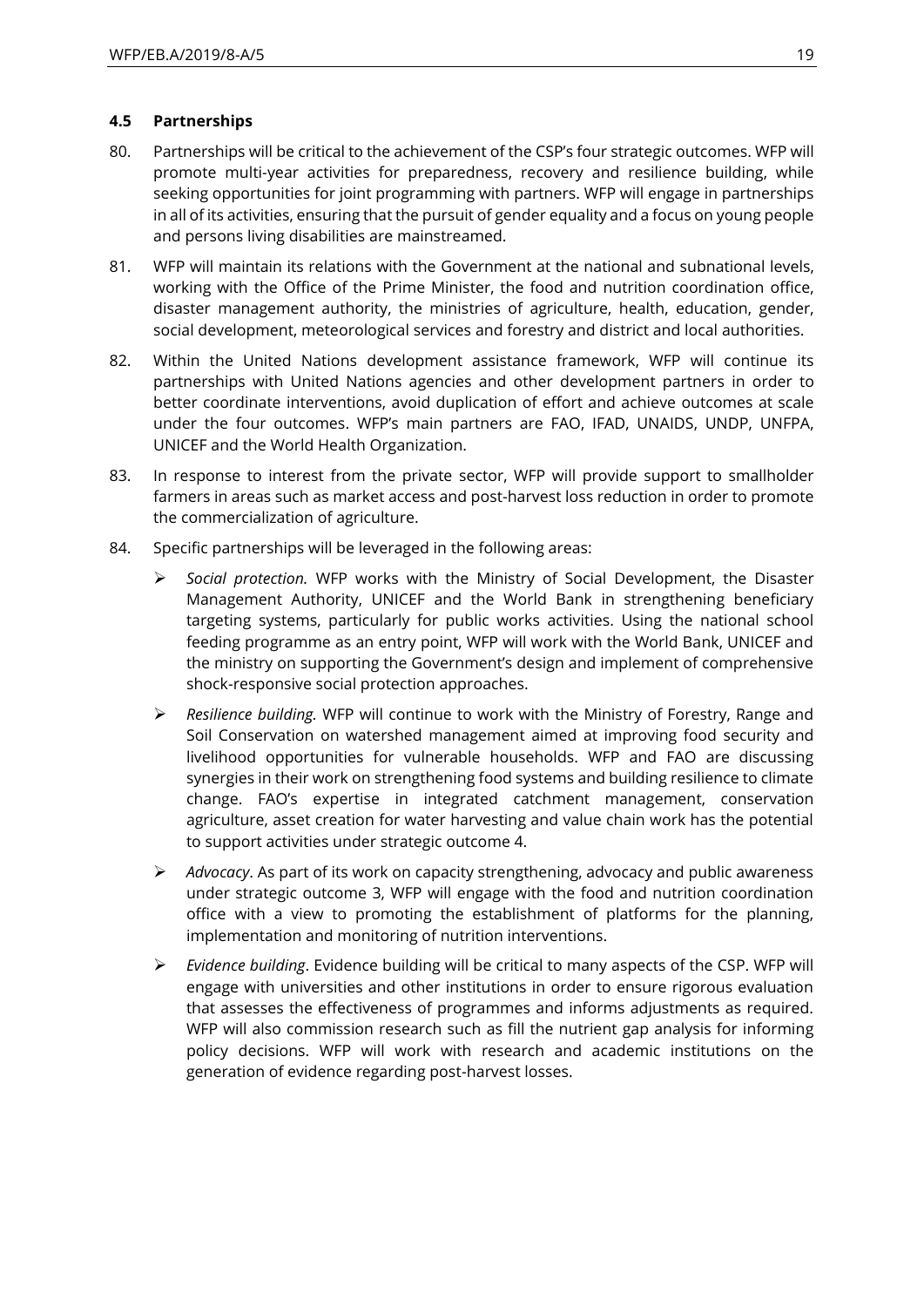### **5. Performance management and evaluation**

### **5.1 Monitoring and evaluation arrangements**

- 85. Performance management will be based on the corporate results framework and the corporate monitoring strategy. Monitoring of progress towards the SDGs and national indicators will be the responsibility of the Government, with assistance from WFP where necessary. The monitoring plan will determine the frequencies and methods of data collection for each indicator in the logical framework. Outcome, output and process indicators will be disaggregated by sex and age. Gender-responsive monitoring and evaluation will support accountability and guide adjustments to WFP's work. Emphasis will be put on examining the role of programmes in empowering and engaging beneficiaries and other stakeholders as part of the change that brings sustainable benefits. WFP will pursue a partnership with the Ministry of Gender with a view to ensuring that monitoring and evaluation is gender-responsive. Where required, in-depth mapping of stakeholders' capacity needs will be carried out, in line with WFP's portfolio-wide approach to country capacity strengthening.
- 86. Cross-cutting results will be tracked in order to measure progress on gender, protection and accountability measures during implementation. WFP will use individual, household and community-based interviews with structured questionnaires and focus group discussions during monitoring surveys. To the extent possible, WFP will increase the use of real-time data collection technologies for timely reporting. Baseline surveys will be conducted, and targets set for all outcome indicators within the first three months of CSP implementation.
- 87. Data collection, analysis and visualization will involve the use of innovative technologies. During emergencies, WFP will increase the capacity of the monitoring and evaluation unit in order to ensure that the right skills are available for the establishment and coordination of monitoring activities including the collection, analysis, reporting and dissemination of data. WFP will advocate on the importance of monitoring and evaluation in government ministries and departments and will work on strengthening their capacities to lead such activities prior to an emergency. WFP will work with the National University of Lesotho and network operators on the collection of monitoring data using mobile vulnerability analysis and mapping and other technologies.
- 88. Complaint and feedback mechanisms will be expanded in order to ensure that targeted beneficiaries can inform the design and implementation of activities. Through its monitoring and evaluation unit, the WFP country office will ensure that guidelines and checklists for process monitoring are developed for all activities, in consultation with activity managers and field staff. WFP field offices and partners, including government ministries, will be fully trained in the use of these tools for identifying and reporting gaps that are recognized during the process monitoring.
- 89. Two evaluations and a mid-term review are planned to take place during CSP implementation. The mid-term review will be commissioned towards the end of 2021. A decentralized evaluation of resilience and country capacity strengthening work, including WFP's support for shock-responsive social protection programmes, will be commissioned in 2022. It will generate evidence for the strengthening of situation-specific approaches to resilience building and knowledge on WFP's role as an enabler and convenor through its country capacity strengthening and support for the Government on the development and management of a shock-responsive social protection system. A centralized CSP evaluation will be commissioned by the Office of Evaluation in mid-2023 in order to inform the development of a new CSP. In response to recommendations deriving from the synthesis of evaluation evidence, efforts will be made to ensure that these evaluations are gender-responsive. To ensure that evidence from monitoring, assessments, reviews and evaluations is used to inform decisions throughout CSP implementation, the monitoring,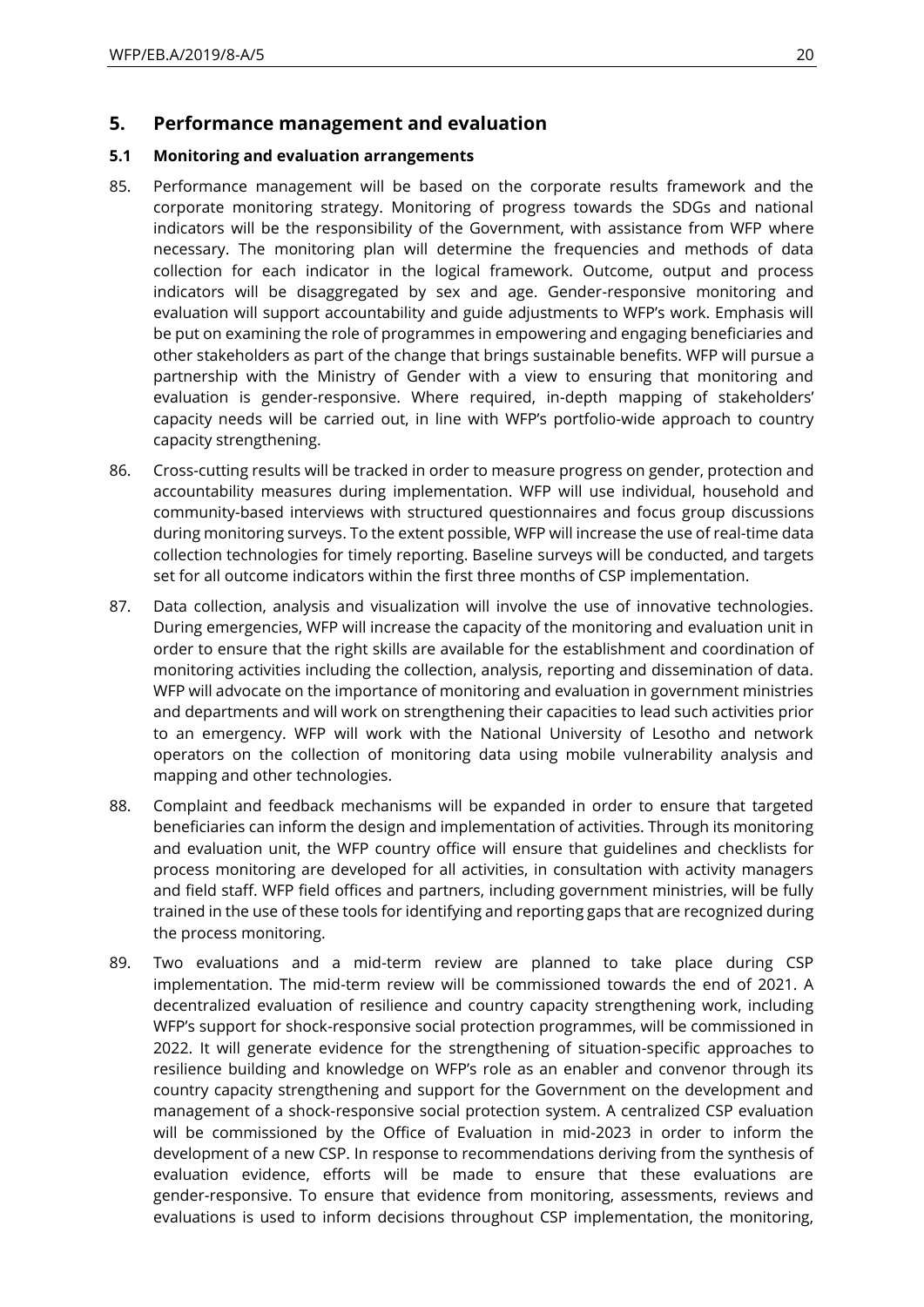review and evaluation plan will include periodic reporting of summarized findings in order to enable the drawing of lessons for consideration.

90. Monitoring and evaluations will be guided by the regional monitoring and evaluation strategy while responding to the needs of the Government. WFP will continue to enhance the capacities of the Ministry of Education and Training in monitoring of the national school feeding programme, and the Ministry of Forestry, Range and Soil Conservation in monitoring of asset creation activities. Information generated from monitoring, reviews and evaluations will be used in annual country and other reports for donors and be shared with the Government through various forums.

### **5.2 Risk management**

#### *Strategic risks*

- 91. The implementation of WFP's school feeding and resilience building activities may be negatively affected by reductions in government funding caused by high turnover of government staff or fiscal constraints resulting from high civil service salary expenditures and reduced revenue from the Southern African Customs Union and the tax base. The country office will strengthen its relationship with the Government and advocate for joint planning of activities.
- 92. As a middle-income country, Lesotho has faced a dramatic reduction in donor attention and resources, especially for resilience and nutrition activities. Insufficient funding for resilience activities will have a particularly strong effect on the sustainability of WFP's asset creation activities. The country office will explore new opportunities and partnerships for mobilizing resources, including a joint proposal with the Government for multi-year funding from the Adaptation Fund. WFP will operationalize its partnership action plan, which emphasizes the need for increased collaboration with the private sector on the identification of alternative funding opportunities, combined with advocacy with the Government in order to ensure stable funding for national school feeding and public works programmes.

### *Operational risks*

93. Limited government capacity to implement planned actions, particularly those supported by WFP in school feeding and public work activities and for the coordination of multisector nutrition interventions. WFP will work with the Government on the identification of capacity gaps, and the design and implementation of a capacity development plan for addressing them; advocate for joint planning with the Government; and sensitize high-level government officials to the importance of national involvement in and ownership of activities.

### *Fiduciary risks*

94. Lesotho has had three consecutive coalition governments since 2012, resulting in frequent periods of political instability, which have the potential to affect the operating environment for WFP and its staff. The country office will position itself in a way that allows it to maintain as safe and secure an operating environment as possible, enabling it to mitigate security risks and carry out its interventions. Ongoing national reforms and the support provided by the United Nations have the potential to reduce the risk of political instability hampering the work of WFP. The country office will maintain strong lines of communication with the Government with a view to ensuring that its activities continue to be understood and supported whenever there is a change in government. WFP will also undertake security assessments with the United Nations Department of Safety and Security in order to assess political impacts and ensure that WFP and its staff are secure wherever they operate.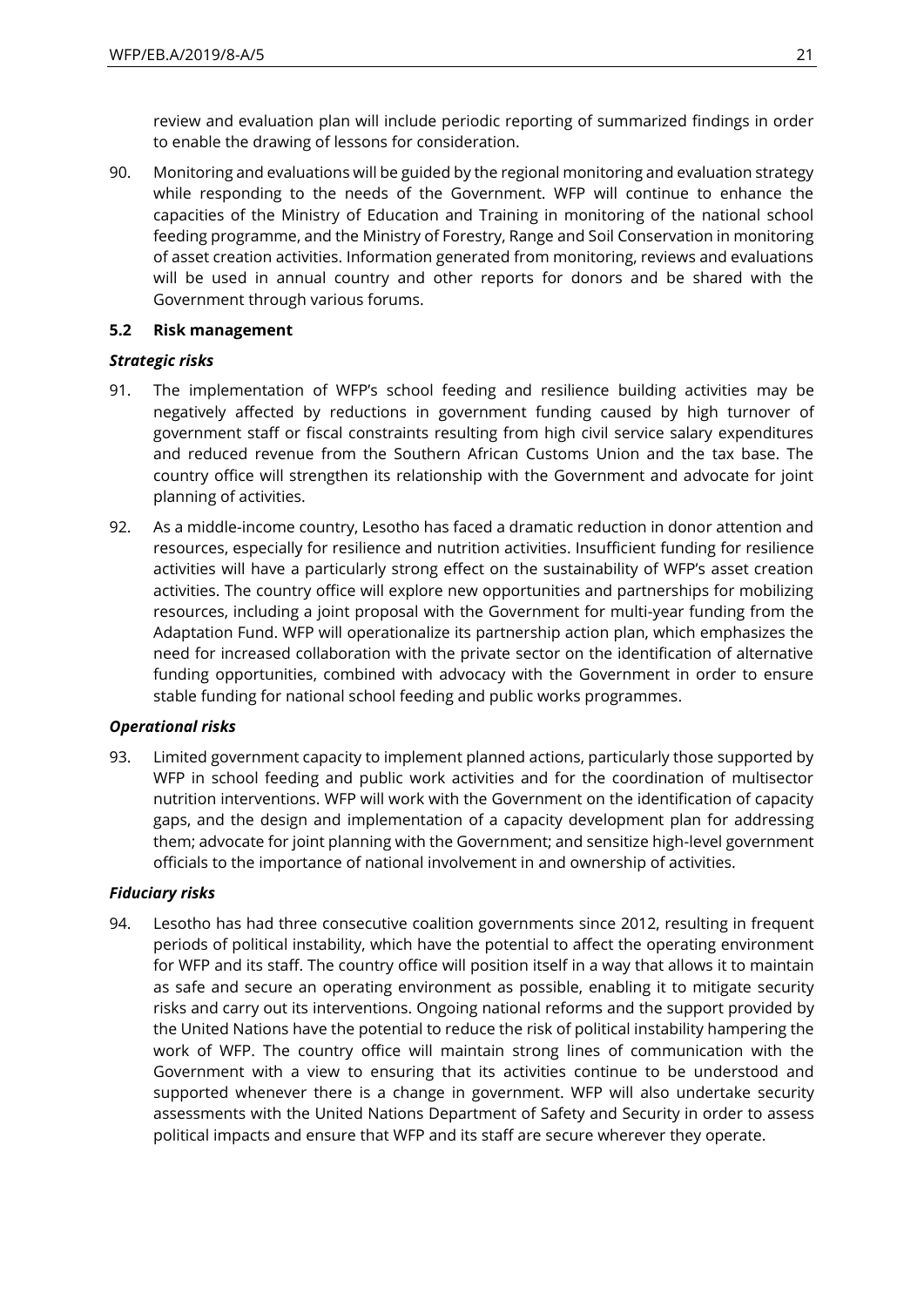## **6. Resources for results**

### **6.1 Country portfolio budget**

|                  |            |            |                   | TABLE 4: COUNTRY PORTFOLIO BUDGET (USD) |            |           |              |
|------------------|------------|------------|-------------------|-----------------------------------------|------------|-----------|--------------|
| <b>Strategic</b> | Year 1     | Year 2     | Year <sub>3</sub> | Year 4                                  | Year 5     | Year 6    | <b>Total</b> |
| outcome          | 2019       | 2020       | 2021              | 2022                                    | 2023       | 2024      |              |
|                  | 18 126 350 | 14 838 531 | ٠                 | 19 078 779                              | 15 190 949 |           | 67 234 609   |
| 2                | 3747160    | 6 977 485  | 6 224 564         | 4 2 6 0 2 2 1                           | 2 963 769  | 866 276   | 25 039 475   |
| 3                | 693 031    | 1 037 286  | 642 204           | 429 351                                 | 679 483    | 609 057   | 4 090 412    |
| $\overline{4}$   | 1 457 005  | 3 019 808  | 3 151 211         | 2 769 333                               | 2 483 557  | 1 503 537 | 14 384 452   |
| Total            | 24 023 545 | 25 873 111 | 10 017 980        | 26 537 684                              | 21 317 758 | 2978870   | 110 748 948  |

95. The budget for implementing the CSP from July 2019 until June 2024 is USD 110.7 million and is based on expected requirements and resourcing prospects, relying on strong and continuous relations with traditional and emerging donors.

### **6.2 Resourcing outlook**

96. Resources for the CSP are expected to come predominantly from the Government for strategic outcomes 2 and 3 and from traditional donors for strategic outcomes 1 and 4. For the strategic outcomes that focus on root causes (outcomes 2 and 3), projected contributions account for more than 90 percent of needs (see table 5). Between 2013 and 2017, WFP received an average of USD 75 million a year in contributions for operations in Lesotho, of which USD 20 million (26 percent) was from the Government of Lesotho. The Government has been funding WFP operations, especially the school feeding programme and nutrition activities, since 2010 and has renewed its funding commitment until 2024. In addition, the country office is at an advanced stage of securing a four-year contribution from the Adaptation Fund totalling USD 10 million.

| TABLE 5: RESOURCING OUTLOOK (USD) |                   |                                |                  |            |
|-----------------------------------|-------------------|--------------------------------|------------------|------------|
| <b>Strategic</b><br>outcome       | <b>Focus area</b> | <b>CSP needs based</b><br>plan | Resource outlook | % of needs |
|                                   | Crises response   | 67.23                          | 14.58            | 22         |
|                                   | Root causes       | 25.04                          | 23.00            | 92         |
| 3                                 | Root causes       | 4.09                           | 3.95             | 97         |
| 4                                 | Resilience        | 14.38                          | 8.00             | 56         |
| Total                             |                   | 110.74                         | 49.53            | 45         |

### **6.3 Resource mobilization strategy**

97. WFP's role in both the humanitarian and development dimensions is acknowledged by the Government and wider development partners. WFP will require long-term funding in order to implement the CSP effectively, it will therefore seek complementary sources of funding so as to minimize reliance on traditional donors. WFP's resource mobilization efforts will include both traditional and non-traditional donors and WFP will seek to position itself as a partner of choice for the Government in supporting work towards the SDGs through the enhancement of systems, contributions to policy development and the transfer of capacities.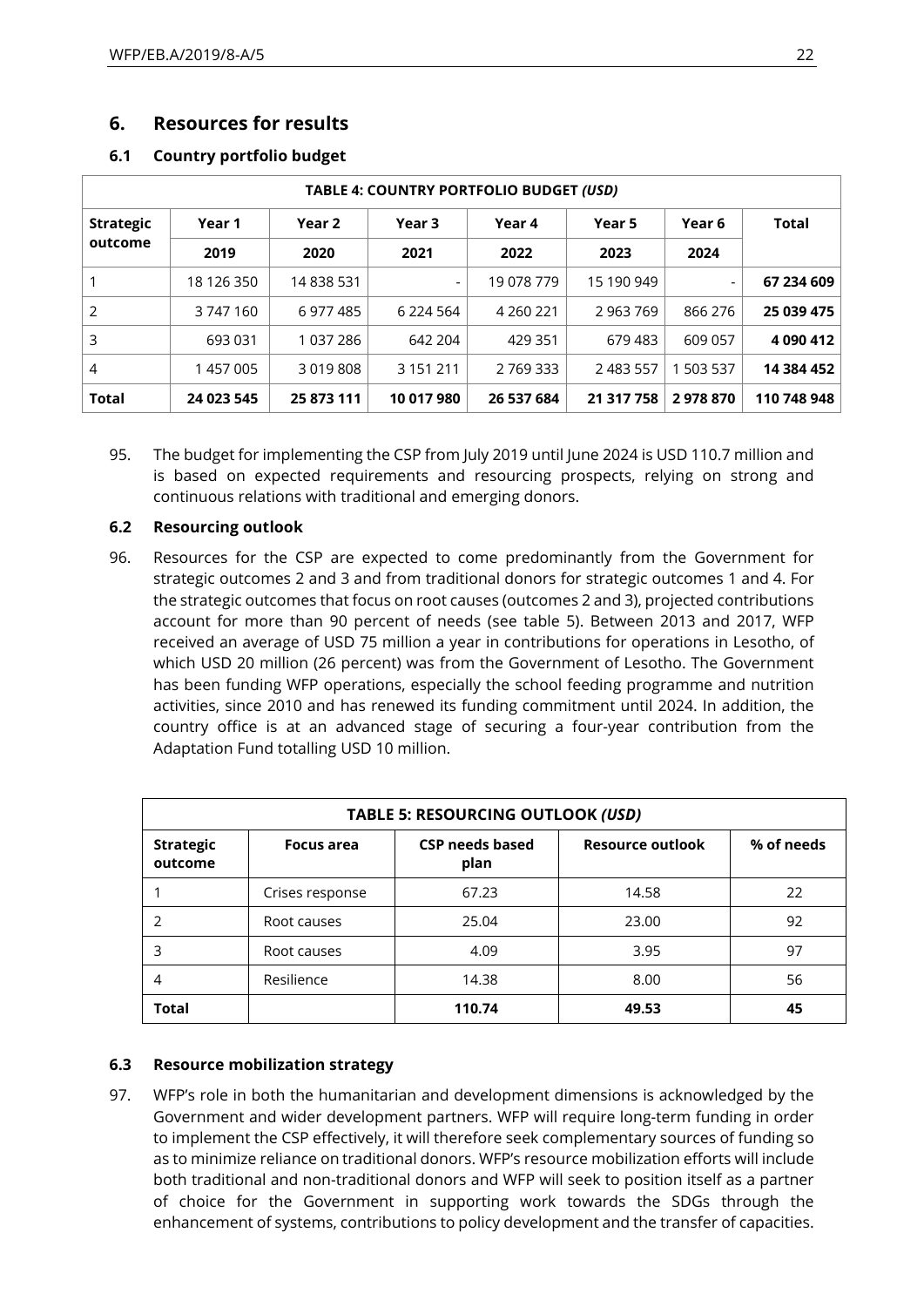98. WFP will seek partnerships with private sector entities and international financing institutions while leveraging domestic funding. It will partner with other development actors with a view to leveraging their innovative technical expertise and resource mobilization, including through South–South cooperation. WFP will report regularly on project results in order to keep national government counterparts and resource partners abreast of progress in and outcomes from project implementation. Adequate financial resources will be allocated to the implementation of activities for promoting gender equality.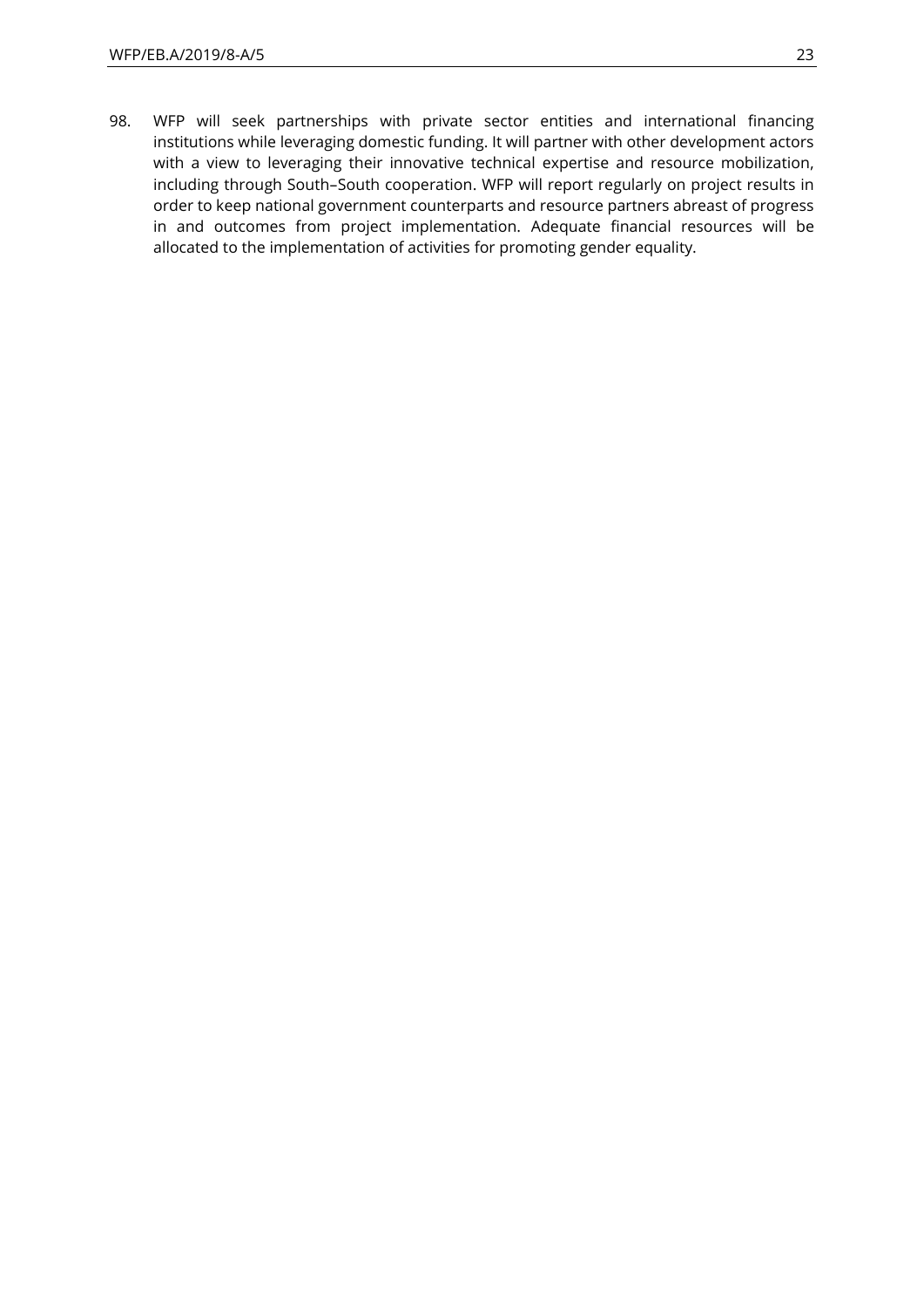**ANNEX I**

#### **LOGICAL FRAMEWORK FOR LESOTHO COUNTRY STRATEGIC PLAN**

| Strategic Goal 1: Support countries to achieve zero hunger                                                                            |                                                                                              |                     |
|---------------------------------------------------------------------------------------------------------------------------------------|----------------------------------------------------------------------------------------------|---------------------|
| Strategic Objective 1: End hunger by protecting access to food                                                                        |                                                                                              |                     |
| Strategic Result 1: Everyone has access to food                                                                                       |                                                                                              |                     |
| Strategic outcome 1: Shock-affected people in Lesotho are able to meet their basic food and<br>nutrition needs during times of crisis | Outcome category:<br>Maintained/enhanced individual and<br>household access to adequate food | Nutrition sensitive |
|                                                                                                                                       | Focus area: Crisis response                                                                  |                     |

#### **Assumptions**

The Government declares the state of emergency and issues an appeal

#### **Outcome indicators**

Consumption-based Coping Strategy Index (Average)

Food Consumption Score

Food Consumption Score – Nutrition

Food Expenditure Share

Livelihood-based Coping Strategy Index (Percentage of households using coping strategies)

#### **Activities and outputs**

#### **1. Provide cash-based and/or food assistance to populations affected by shocks (URT: Unconditional resource transfers to support access to food)**

Targeted households (tier 2) benefit from improved knowledge of nutrition, health, hygiene and other care practices that contribute to improved food consumption and nutritional status (E\*: Social and behaviour change communication (SBCC) delivered)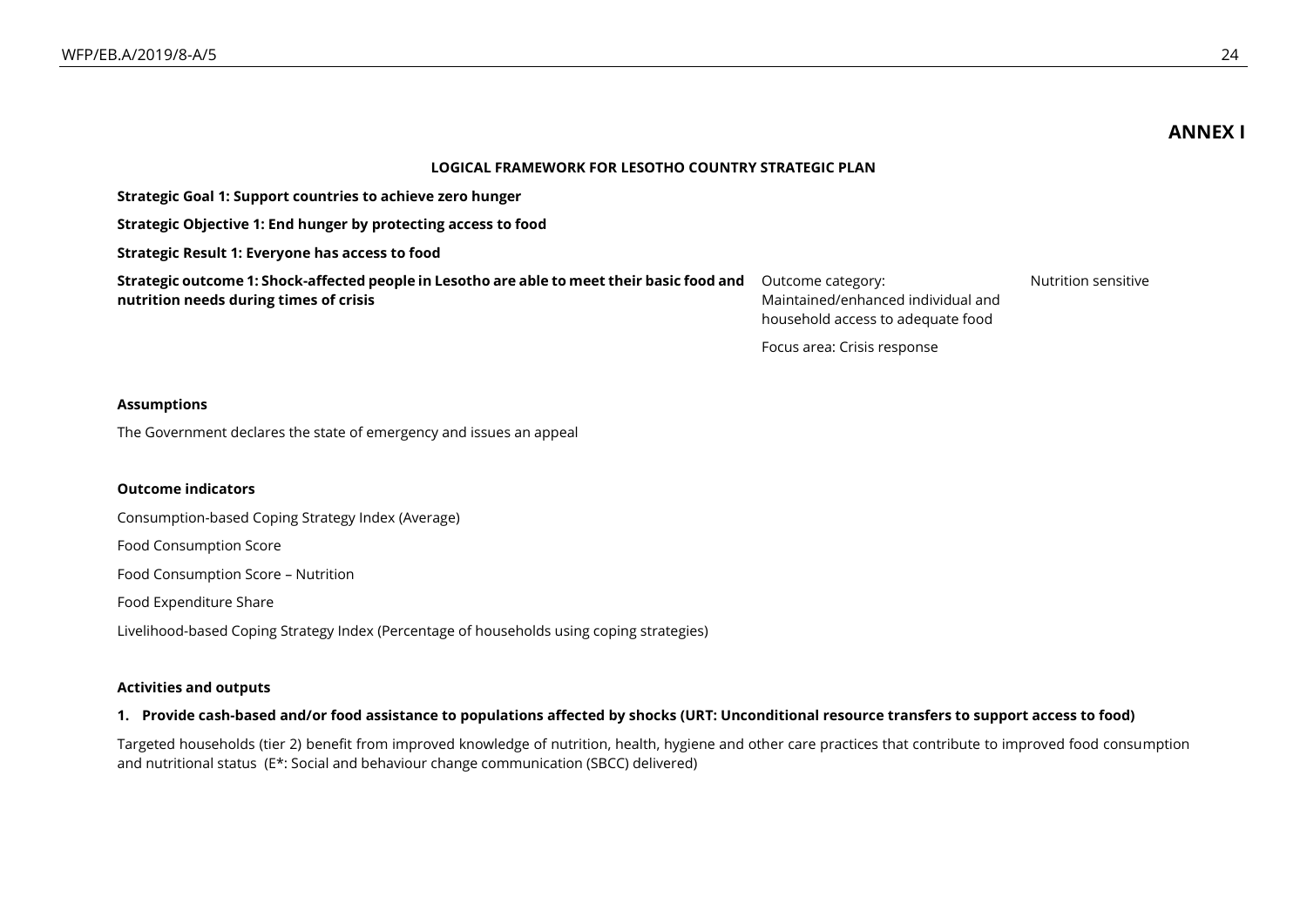Targeted populations (tier 1) receive cash-based and/or food transfers, including specialized foods, that meet their basic food and nutrition requirements and support early recovery (A: Resources transferred)

Targeted populations (tier 1) receive cash-based and/or food transfers, including specialized foods, that meet their basic food and nutrition requirements and support early recovery (B: Nutritious foods provided)

**Strategic outcome 2: Vulnerable populations in Lesotho benefit from strengthened social protection systems that ensure access to adequate, safe and nutritious food all year round**

Outcome category: Maintained/enhanced individual and household access to adequate food

Nutrition sensitive

Focus area: Root causes

#### **Assumptions**

That the Government of Lesotho commits to taking over pre-primary school feeding

The Lesotho Government will commit to the handover and embrace the capacity development process

#### **Outcome indicators**

Attendance rate

Drop-out rate

Emergency Preparedness Capacity Index

Enrolment rate

Number of national food security and nutrition policies, programmes and system components enhanced as a result of WFP capacity strengthening (new) SABER School Feeding National Capacity (new)

#### **Activities and outputs**

**3. Strengthen technical capacity of the Government in early warning, food and nutrition security monitoring and vulnerability assessment and analysis through forecast-based financing approaches (AAA: Analysis, assessment and monitoring activities)**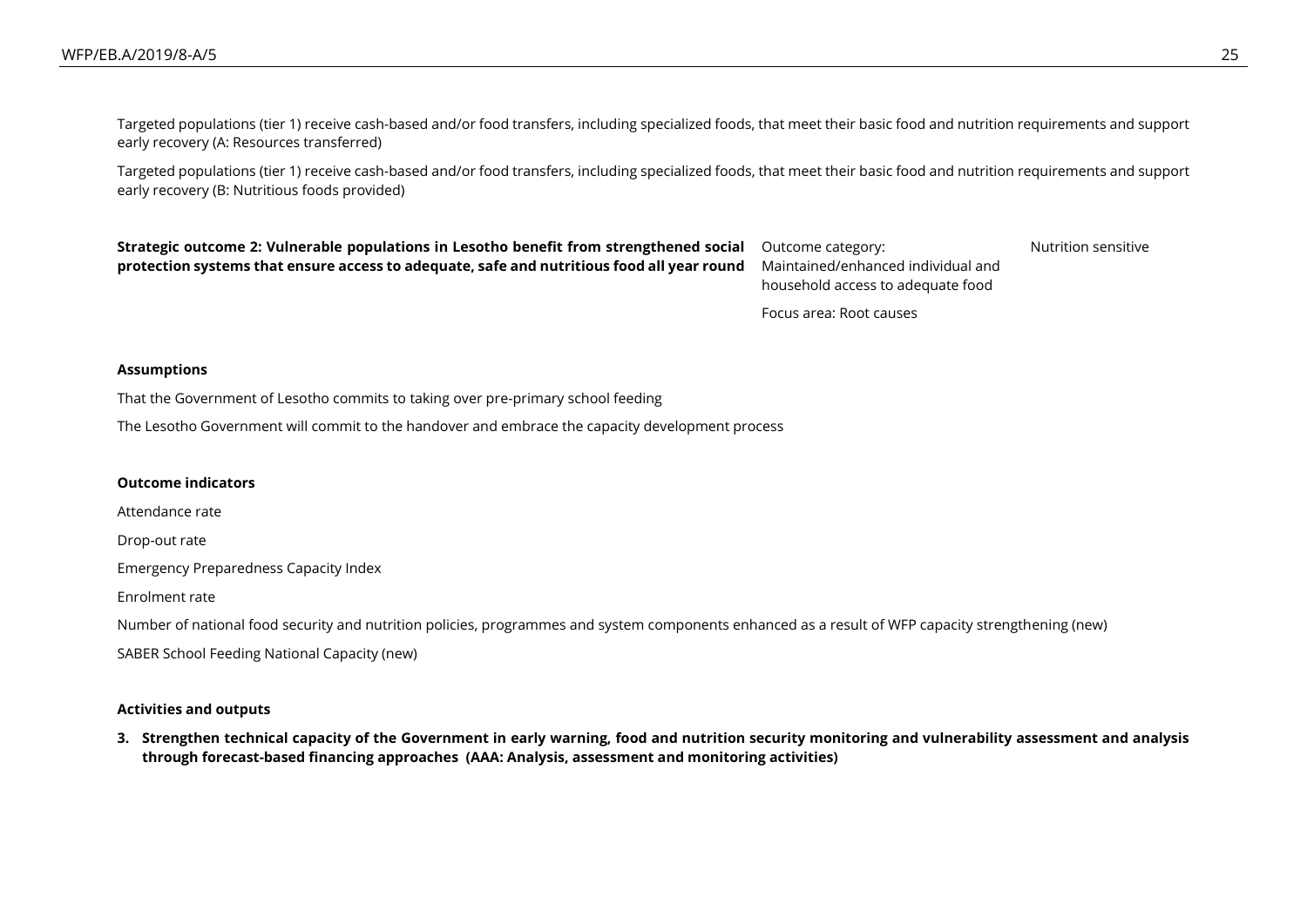Vulnerable populations (tier 3) benefit from strengthened capacity of the Government and partners in early warning and food and nutrition security monitoring and analysis that helps beneficiaries meet their food and nutrition needs (C: Capacity development and technical support provided)

Vulnerable populations (tier 3) benefit from strengthened capacity of the Government and partners in early warning and food and nutrition security monitoring and analysis that helps beneficiaries meet their food and nutrition needs (G: Linkages to financial resources and insurance services facilitated )

#### **2. Support the Government in evidence-based planning, design, management and implementation of gender-responsive social protection programmes, including by handing over the home-grown school feeding programme (SMP: School meal activities)**

Boys and girls in pre- and primary school, and local communities (tier 3) benefit from strengthened government capacity to manage, fully own and implement the home-grown school feeding programme and thus to improve dietary intake and nutrition status (C: Capacity development and technical support provided)

Boys and girls in pre- and primary school (tier1) receive an adequate and nutritious meal every school day in order to increase attendance (A: Resources transferred)

Boys and girls in pre- and primary school (tier1) receive an adequate and nutritious meal every school day in order to increase attendance (B: Nutritious foods provided)

Boys and girls in pre- and primary school (tier1) receive an adequate and nutritious meal every school day in order to increase attendance (N\*: School feeding provided)

Boys and girls in pre- and primary school, teachers and caregivers (tier 1) benefit from gender awareness sessions that strengthen equitable access to safe and nutritious food (A: Resources transferred)

Targeted populations (tier 3) benefit from strengthened government capacity to design, implement and coordinate efficient and equitable shock-responsive social protection programmes that ensure access to food (C: Capacity development and technical support provided)

#### **Strategic Objective 2: Improve nutrition**

#### **Strategic Result 2: No one suffers from malnutrition**

| Strategic outcome 3: Vulnerable populations in Lesotho have improved nutritional status | Outcome category: Enhanced soc     |
|-----------------------------------------------------------------------------------------|------------------------------------|
| at each stage of the lifecycle, in line with national targets by 2024                   | and public-sector capacity to iden |
|                                                                                         | target and assist nutritionally    |

Outcome category: Enhanced social htify, vulnerable populations

Focus area: Root causes

#### **Assumptions**

That the country office will attract new donors and more funding for nutrition programmes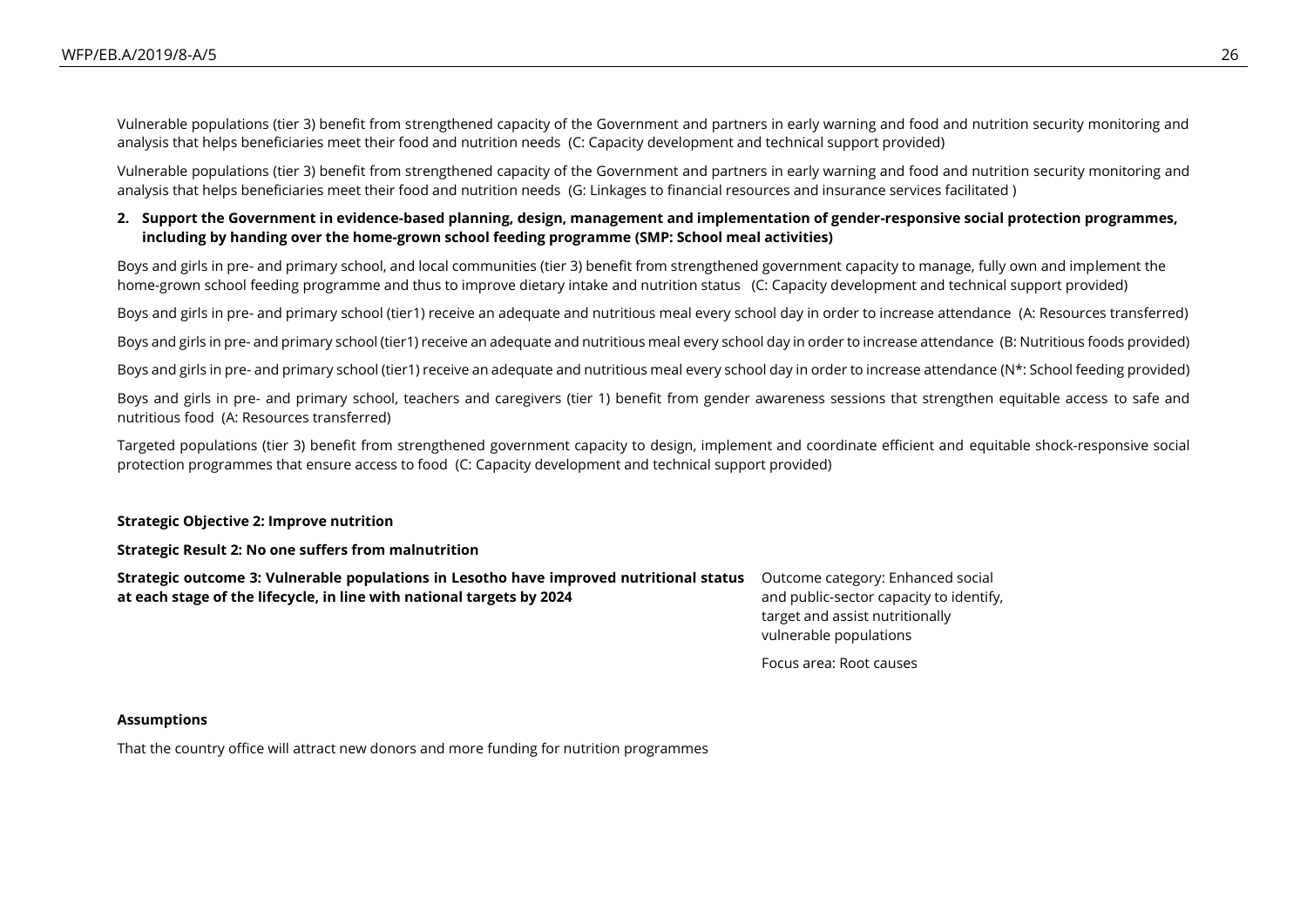#### **Outcome indicators**

Number of national food security and nutrition policies, programmes and system components enhanced as a result of WFP capacity strengthening (new)

#### **Activities and outputs**

#### **4. Provide capacity strengthening to the Government and other actors with regard to multisectoral coordination, planning, evidence building and implementation of equitable nutrition policies and programmes (CSI: Institutional capacity strengthening activities)**

Nutritionally vulnerable populations in Lesotho (tier 3), including pregnant and lactating women and girls, children under 5, adolescents, young women, young men and people living with HIV and tuberculosis, benefit from the enhanced capacities of the Government and other actors to implement programmes and services that improve nutrition outcomes (I: Policy engagement strategies developed/implemented)

Nutritionally vulnerable populations in Lesotho (tier 3), including pregnant and lactating women and girls, children under 5, adolescents, young people and people living with HIV and tuberculosis, benefit from the enhanced capacity of the Government to coordinate multisector platforms for improved nutrition outcomes (C: Capacity development and technical support provided)

Nutritionally vulnerable populations in Lesotho (tier 3), including pregnant and lactating women and girls, children under 5, adolescents, young people and people living with HIV and tuberculosis, benefit from the enhanced capacity of the Government to coordinate multisector platforms for improved nutrition outcomes. (C: Capacity development and technical support provided)

Targeted populations (tier 3) benefit from enhanced capacity of the Government and other actors to provide comprehensive gender-transformative social and behaviour change communication for ending all forms of malnutrition (C: Capacity development and technical support provided)

#### **Strategic Objective 3: Achieve food security**

**Strategic Result 4: Food systems are sustainable**

| Strategic outcome 4: Communities in targeted areas, especially women and young people, Outcome category: Improved |                                     | Nutrition sensitive |
|-------------------------------------------------------------------------------------------------------------------|-------------------------------------|---------------------|
| have resilient, efficient and inclusive food systems by 2024                                                      | household adaptation and resilience |                     |
|                                                                                                                   | to climate and other shocks         |                     |

Focus area: Resilience building

#### **Assumptions**

Targeted households and communities are fully committed and own the assets created beyond food assistance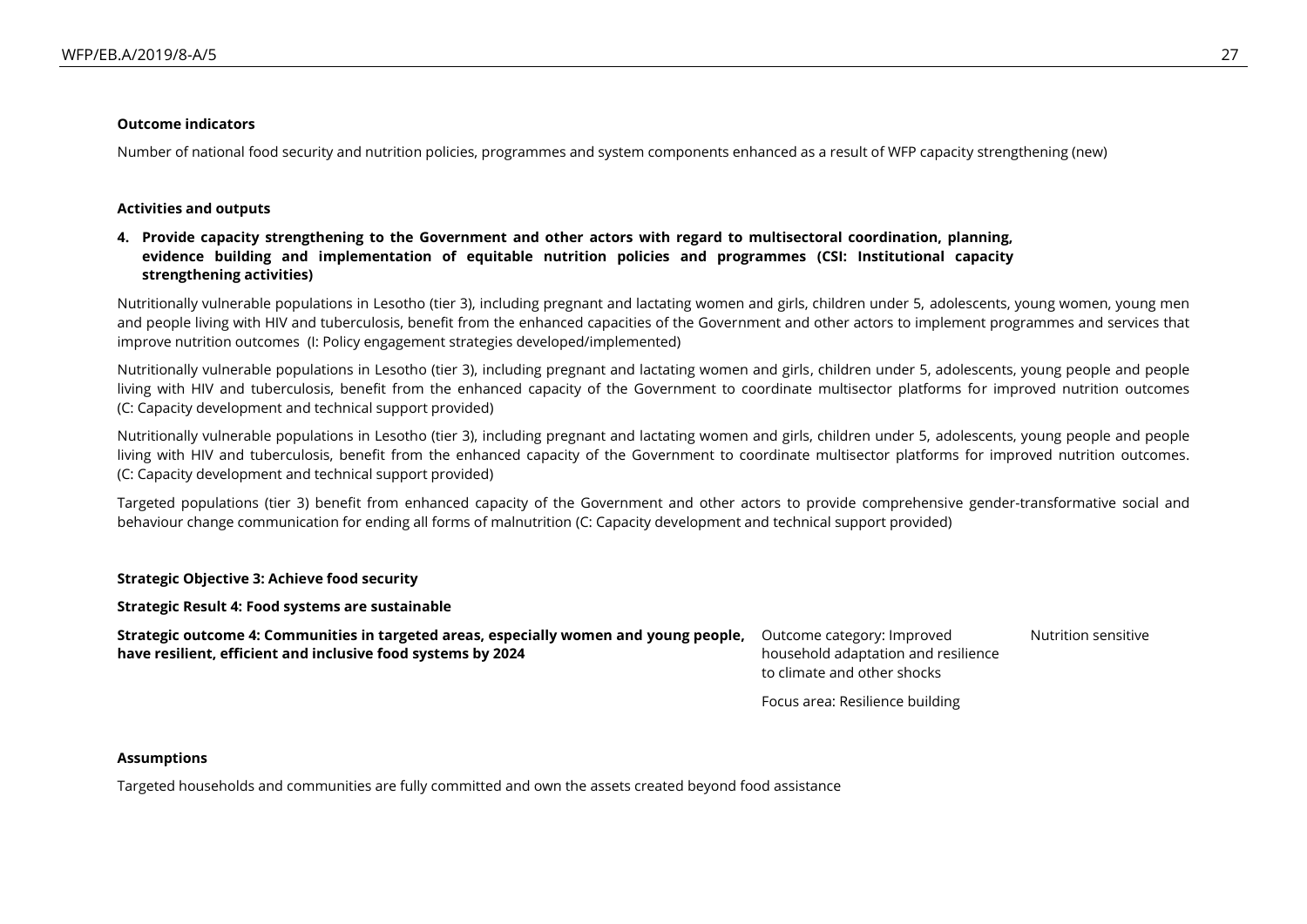#### **Outcome indicators**

Consumption-based Coping Strategy Index (Average) Economic capacity to meet essential needs (new) Food Consumption Score Food Consumption Score – Nutrition Food expenditure share Livelihood-based Coping Strategy Index (Percentage of households using coping strategies) Percentage of smallholder farmers selling through WFP-supported farmer aggregation systems Proportion of the population in targeted communities reporting benefits from an enhanced livelihoods asset base Proportion of the population in targeted communities reporting environmental benefits Rate of smallholder post-harvest losses (new) Value and volume of pro-smallholder sales through WFP-supported aggregation systems

#### **Activities and outputs**

#### **6. Provide technical support to smallholder farmers and other value chain actors, particularly women, in climate-smart agriculture, food quality and safety, marketing of nutritious foods and financial services (SMS: Smallholder agricultural market support activities)**

Communities in Lesotho (tier 3) benefit from more efficient national supply chains and retail systems that improve their access to safe and nutritious food (C: Capacity development and technical support provided)

Food value-chain actors (tier 2), including local traders, processors and institutional buyers, are supported in enhancing supply chain efficiency and access to structured markets [Category C] (C: Capacity development and technical support provided)

Food value-chain actors (tier 2), including local traders, processors and institutional buyers, are supported in enhancing supply chain efficiency and access to structured markets (F: Purchases from smallholders completed)

Smallholder farmers, especially women, young women and young men (tier 3) in targeted areas benefit from strengthened national policies, systems, capacities and facilities that enhance their access to formal markets (C: Capacity development and technical support provided)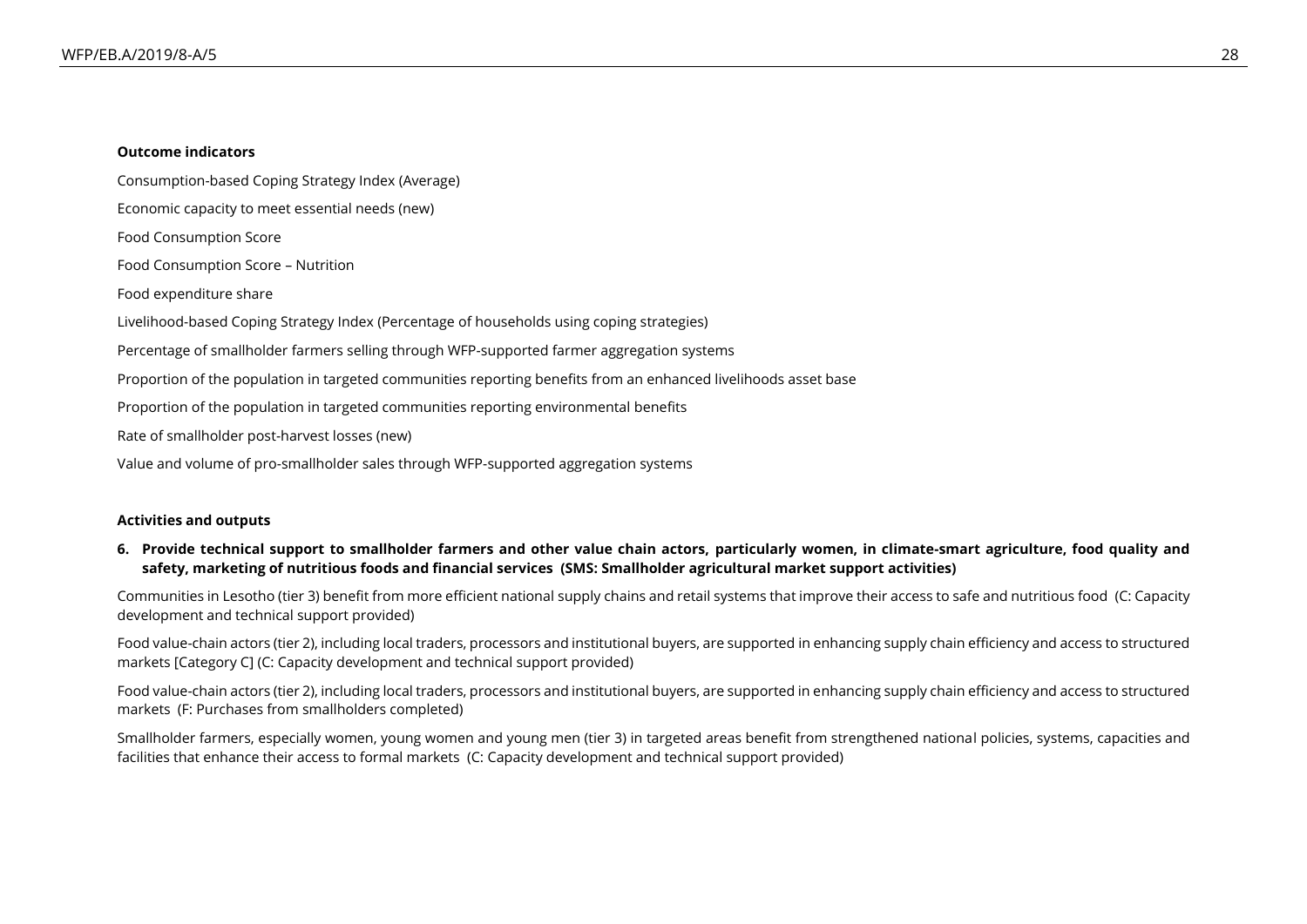Targeted households (tier 2) benefit from access to timely, tailored climate and other information services that improve awareness of best practices in agriculture, adaptation to climate change, nutrition, healthcare, gender equality and protection and improve their productivity and nutrition status (E\*: Social and behaviour change communication (SBCC) delivered)

Targeted households (tier 2) benefit from access to timely, tailored climate and other information services that improve awareness of best practices in agriculture, adaptation to climate change, nutrition, healthcare, gender equality and protection and improve their productivity and nutrition status (G: Linkages to financial resources and insurance services facilitated )

#### **5. Support the design and implementation of assets that are nutrition-sensitive and that improve and diversify the livelihoods of vulnerable communities and households affected by climate change and land degradation (ACL: Asset creation and livelihood support activities)**

Targeted households (tier 1) participating in public works and other productive safety nets benefit from assets that are nutrition-sensitive and improve food security and resilience to shocks and climate change (D: Assets created)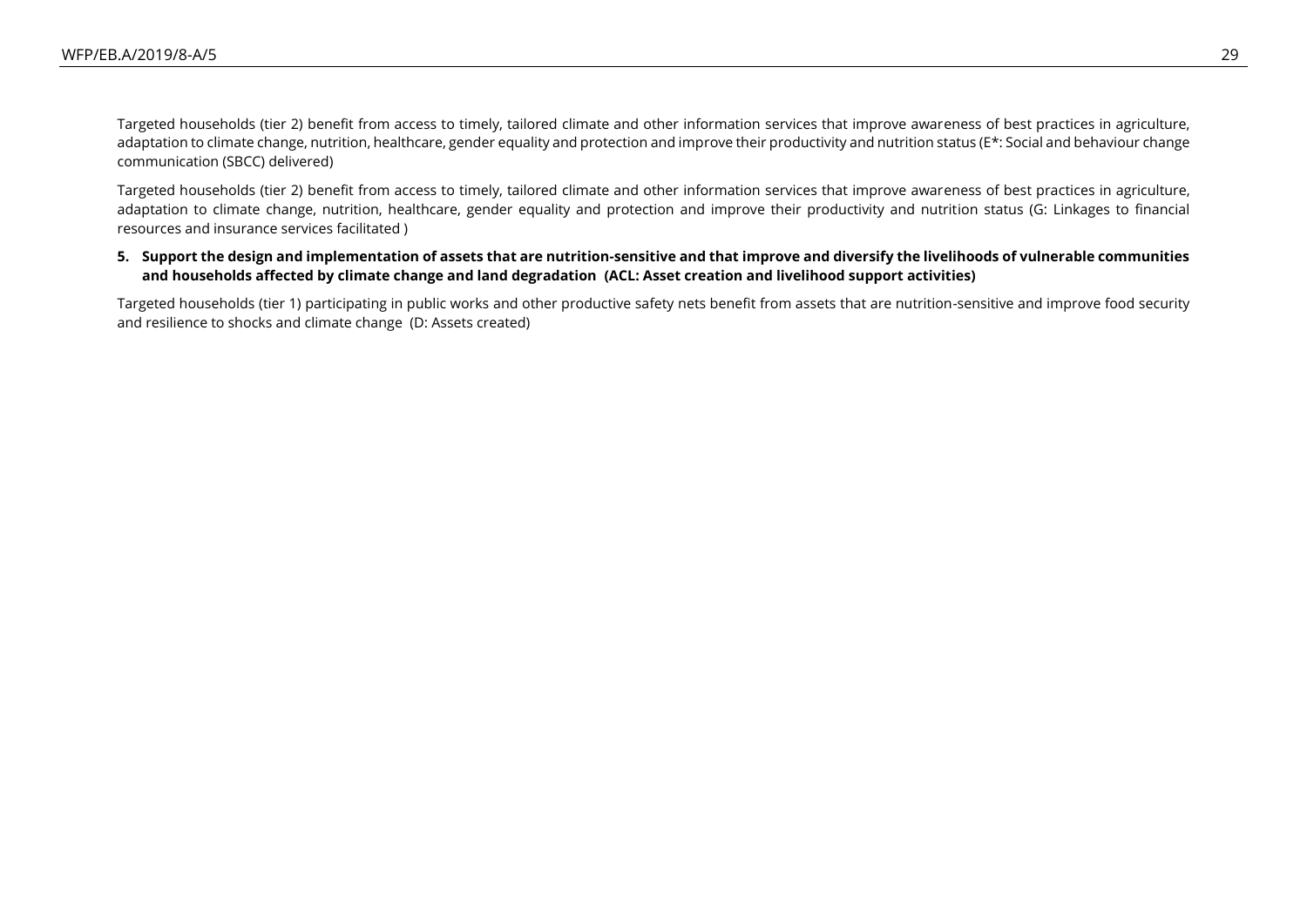#### **Goal 1: Support countries to achieve zero hunger**

#### **C.1. Affected populations are able to hold WFP and partners accountable for meeting their hunger needs in a manner that reflects their views and preferences**

#### **Cross-cutting indicators**

- C.1.1: Proportion of assisted people informed about the programme (who is included, what people will receive, length of assistance)
- C.1.2: Proportion of project activities for which beneficiary feedback is documented, analysed and integrated into programme improvements

#### **C.2. Affected populations are able to benefit from WFP programmes in a manner that ensures and promotes their safety, dignity and integrity**

#### **Cross-cutting indicators**

C.2.2: Proportion of targeted people receiving assistance without safety challenges (new)

- C.2.3: Proportion of targeted people who report that WFP programmes are dignified (new)
- C.2.4: Proportion of targeted people having unhindered access to WFP programmes (new)

#### **C.3. Improved gender equality and women's empowerment among WFP-assisted population**

#### **Cross-cutting indicators**

C.3.1: Proportion of households where women, men, or both women and men make decisions on the use of food/cash/vouchers, disaggregated by transfer modality

C.3.2: Proportion of food assistance decision making entity – committees, boards, teams, etc. – members who are women

C.3.3: Type of transfer (food, cash, voucher, no compensation) received by participants in WFP activities, disaggregated by sex and type of activity

#### **C.4. Targeted communities benefit from WFP programmes in a manner that does not harm the environment**

#### **Cross-cutting indicators**

C.4.1: Proportion of activities for which environmental risks have been screened and, as required, mitigation actions identified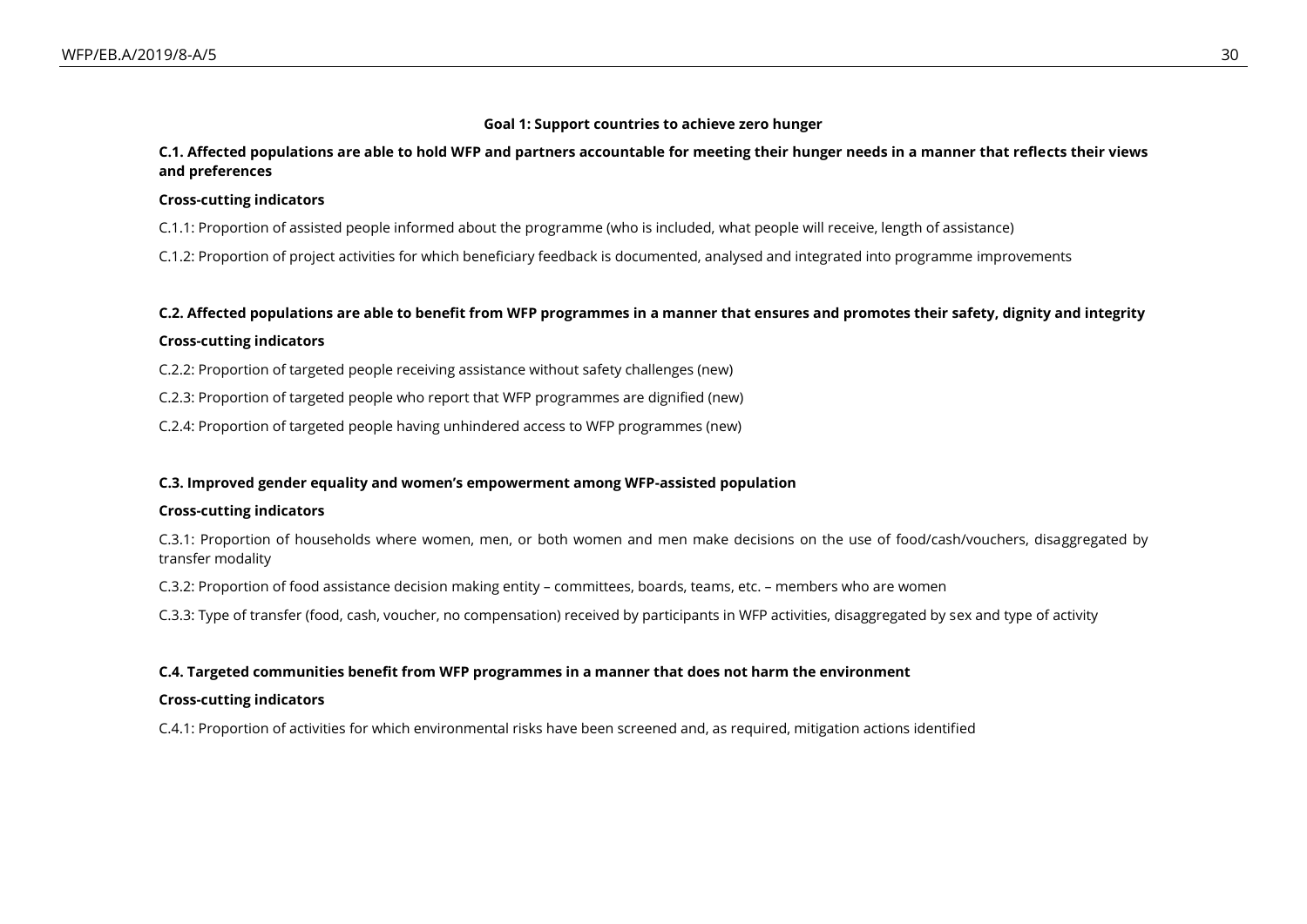## **ANNEX II**

| <b>INDICATIVE COST BREAKDOWN BY STRATEGIC OUTCOME (USD)</b> |                                     |                                     |                                     |                               |             |
|-------------------------------------------------------------|-------------------------------------|-------------------------------------|-------------------------------------|-------------------------------|-------------|
|                                                             | <b>Strategic</b><br><b>Result 1</b> | <b>Strategic</b><br><b>Result 1</b> | <b>Strategic</b><br><b>Result 2</b> | <b>Strategic</b><br>Result 4  | Total       |
|                                                             | <b>Strategic</b><br>outcome 1       | <b>Strategic</b><br>outcome 2       | <b>Strategic</b><br>outcome 3       | <b>Strategic</b><br>outcome 4 |             |
| Transfers                                                   | 59 412 028                          | 19 790 204                          | 3 148 400                           | 10 391 160                    | 92 741 792  |
| Implementation                                              | 936 731                             | 1968290                             | 337 217                             | 1903814                       | 5 146 053   |
| Adjusted direct support<br>costs                            | 2782330                             | 1752749                             | 355 145                             | 1 211 553                     | 6 101 778   |
| Subtotal                                                    | 63 131 089                          | 23 511 244                          | 3840763                             | 13 506 528                    | 103 989 623 |
| Indirect support costs<br>$(6.5\%)$                         | 4 103 521                           | 1 528 231                           | 249 650                             | 877924                        | 6759325     |
| Total                                                       | 67 234 609                          | 25 039 475                          | 4 090 412                           | 14 384 452                    | 110 748 948 |